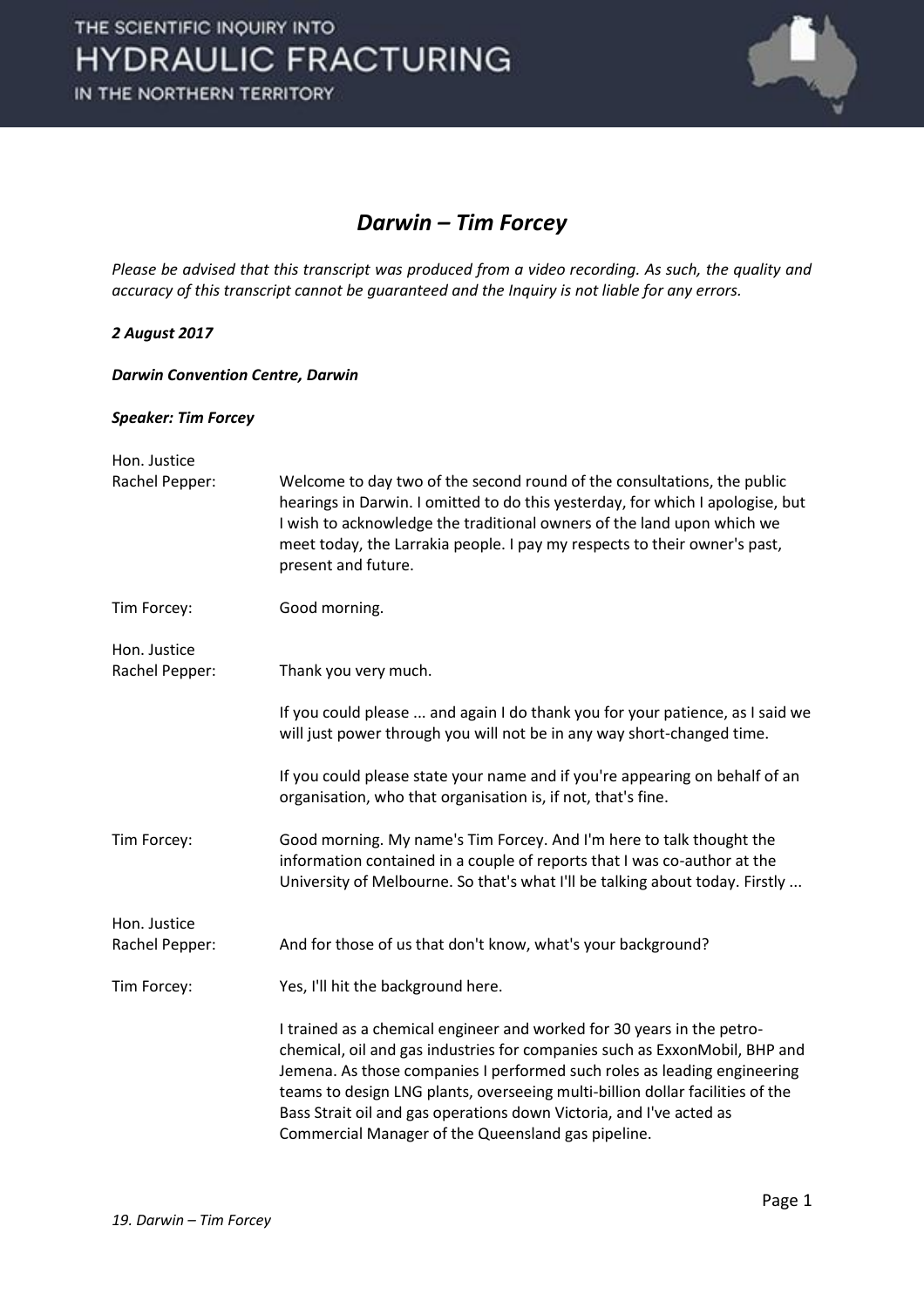

Also from 2010 to 2012 I worked at the Australian Energy Market Operator known as AEMO, where I was the gas principle responsible for delivering the annual Gas Statement of Opportunities.

From 2013 up to, and including, this year I have acted casually as an energy researcher with the University of Melbourne. I have authored or coauthored seven major research reports that have covered aspects of gas, electricity, renewable energy, fuel-switching, energy efficiency and energy storage.

Today I will present information contained in the two most recent reports.

The second report shown on the right-hand side of this slide covering methane emissions is already been submitted to the inquiry. So I'll come to back to methane emissions later.

But first I would like to cover the first report shown. Which was published just recently on the 18th May.

In that we investigate gas supply and demand in the Eastern Australian gas market. The report is entitled 'A Short-Lived Gas Shortfall: A review of AEMO's warning of gas supply shortfalls.' My co-author there is Dylan McConnell of University of Melbourne.

Back on the 9th March this year, AEMO published its most recent statement of opportunities. In that report AEMO cautioned that within 18 months shortfalls could occur in the Eastern Australia, either in the supply of gas or in the supply of electricity generated by burning gas. AEMO suggested solutions to these potential energy shortfalls, these included construction of new pipelines such as from the Northern Territory, or the development of new coal seam gas fields such as Narrabri, New South Wales.

This warning of gas shortfalls was heard right up to the Prime Minister who, very quickly, in April announced plans to implement the Australian Domestic Gas Security Mechanism. This was to allow the government to impose LNG gas export controls when there is a gas supply shortfall in the domestic market.

The Prime Minister also recognised that Eastern Australian wholesale gas prices are at historically high levels, as they are now linked to international prices.

Our report investigated AEMO's claims. We found that, though in Eastern Australia there is a shortage of cheap gas, a gas supply shortfall is unlikely to occur.

Why is gas in Eastern Australia now expensive?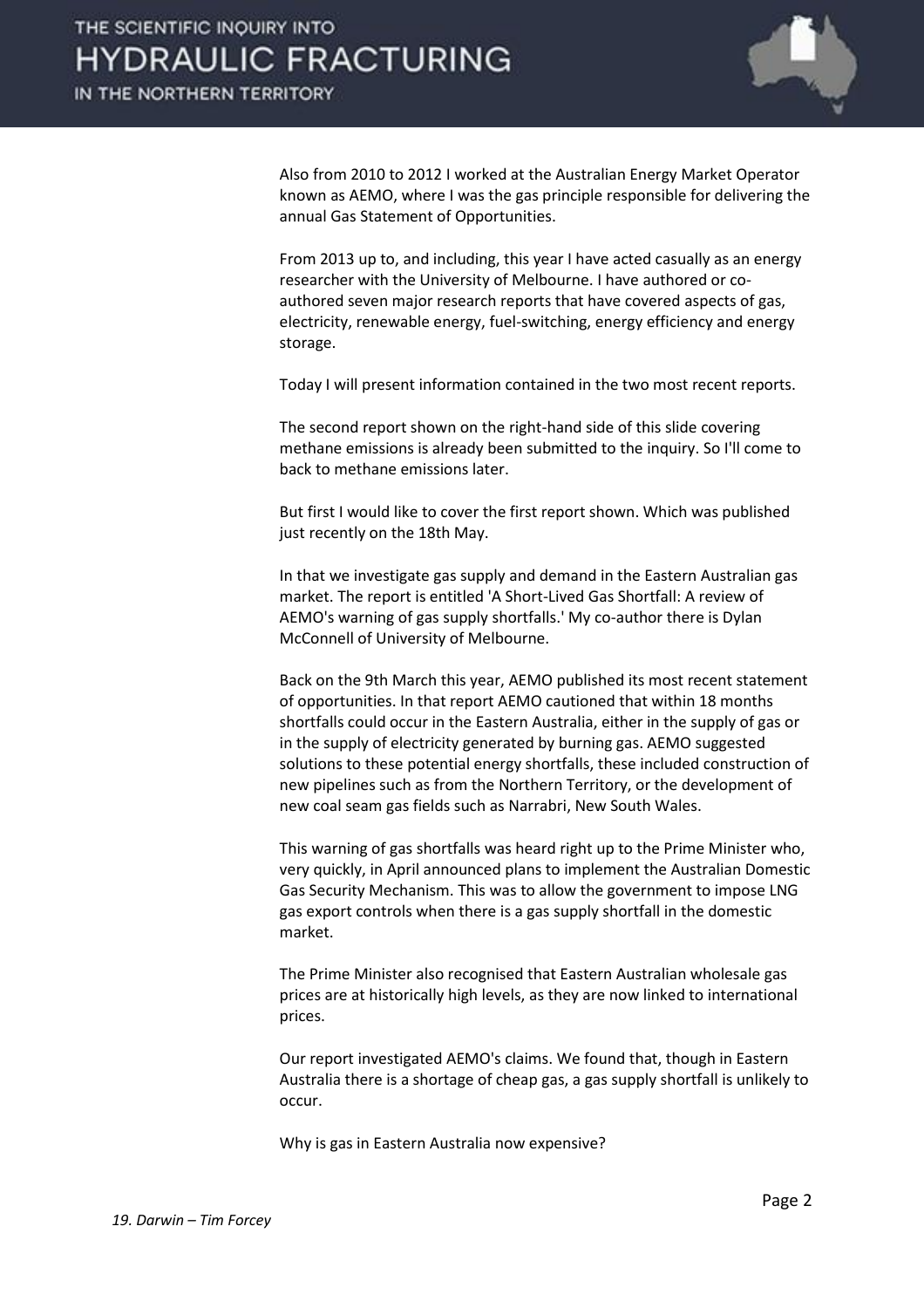

We found that the former gas buyer's market that prevailed in Eastern Australia has shifted to become a seller's market where before the wholesale gas price had been nearly the cheapest in the developed world, at about three or four dollars per a gigajoule. Today it is nearly the most expensive in the developed world, and offers to gas buyers prices up to 20 dollars a gigajoule.

These high gas prices are a result of the Eastern Australian gas market being linked to overseas benchmarks, overbuilding of gas export capacity with contractual export over commitments. And opaque gas market and opaque gas producer behaviour, and the high costs of producing unconventional gas, now estimated to cost around seven dollars per gigajoule to develop. This excludes pipeline transportation costs.

Given these factors a return to cheap gas in Eastern Australia is unlikely.

But what about AEMO's announcement of impending gas supply shortfalls?

We found that the size of AEMO's forecast shortfall was very small, amounting to no more than around 0.2% of annual supply of either gas or electricity. The scale of that is represented in this pie chart, with the potential of gas supply shortfall represented by the small black slither.

We found that even this small gas supply shortfall is unlikely to occur. For a number of reasons. First, the rapid rise in the price of both gas and electricity in Eastern Australia is reducing industrial activity. Industrial decline will reduce energy demand by an amount far larger than AEMO's forecast gas supply gap.

Indeed, only 11 days after announcing its supply gap concerns, AEMO essentially closed the gap when it published on its website updated lower electricity demand forecast.

In addition to this destruction of industrial energy demand, other reasons that gas supply shortfalls are unlikely to include, include the reasons that gas supply shortfalls are unlikely to occur include a rapid increase in the amount of electricity generated by renewable sources, wind and solar, which is now available at lower cost than the electricity that can be produced by burning gas.

Another reason. A new focus on market-driven electricity demand response mechanisms whereby electricity demand can be reduced during critical times with customers compensated for reducing their demand.

And another reason. Gas customers are choosing to economically fuelswitch away from gas, to using more economic energy sources such as heat pumps.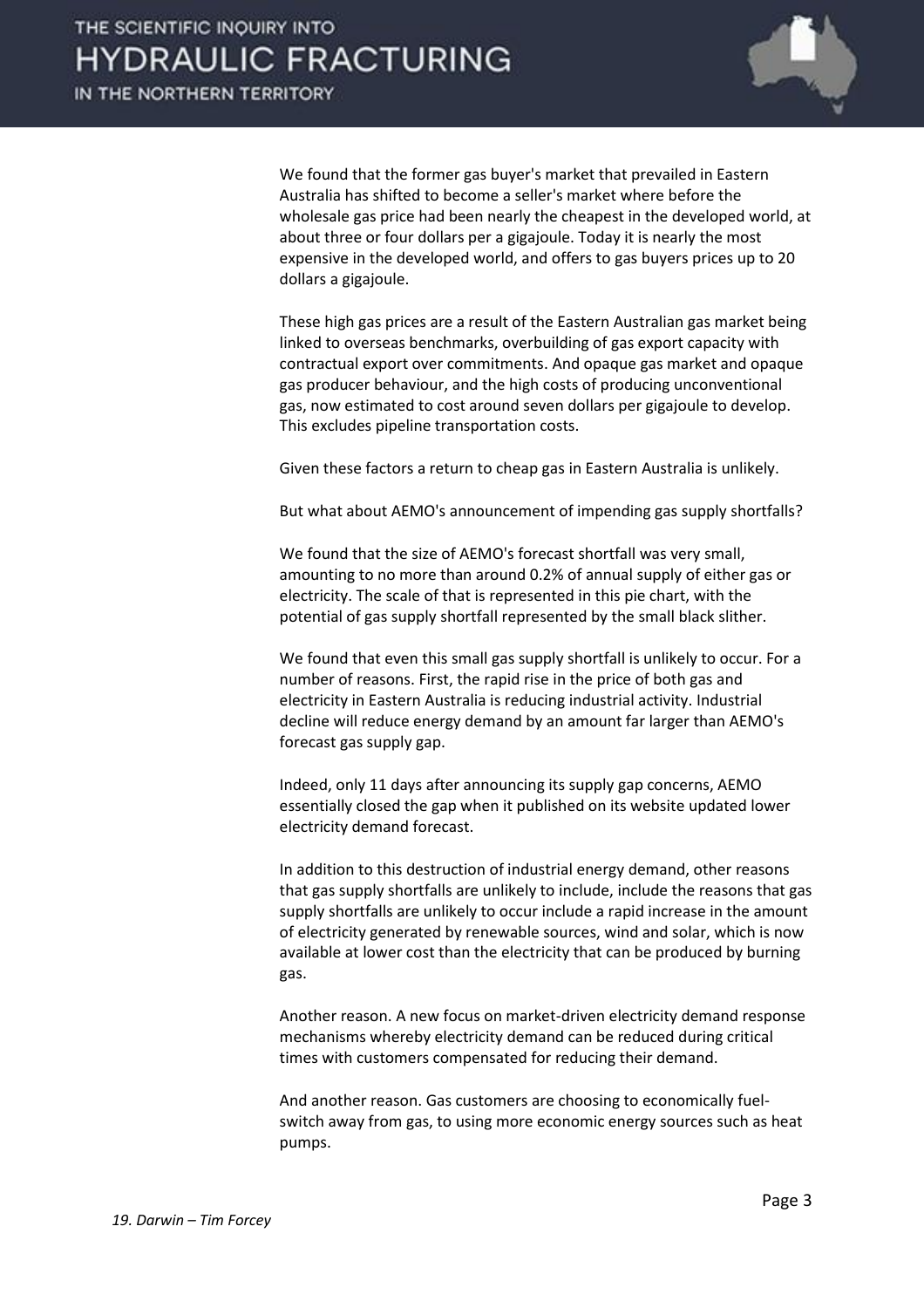

Given the significance of our findings, it was necessary that we challenge AEMO's urgent warning of shortfalls, and that we challenge AEMO's suggested solutions; new pipelines and new gas fields. Solutions that focus only on the gas supply side of Australia's energy equation.

We found that AEMO's sent the wrong message when focusing attention on a very small, very unlikely and ultimately short-lived gas supply shortfall concern.

Furthermore, AEMO-suggested new pipelines and new expensive gas fields are false solutions. These massive fossil energy infrastructure investments are not needed to address a supply shortfall that is not likely to occur.

Furthermore, such investments in gas infrastructure will not reduce the wholesale price of domestic gas. New gas sources including unconventional gas sources here in the Norther Territory are expensive to produce, and in any case in the seller's market that now prevails, domestic wholesale gas prices remain linked to international benchmarks.

AEMO may have heard our message, because less than a month after we published our report AEMO, now under their management of new CEO, declared that revised modelling did not indicate a gas supply shortfall, and gas supply production would be sufficient to meet gas demand, and there was no threat of gas supply shortfalls causing electricity blackouts.

So let me summarise the domestic gas demand situation in Eastern Australia. And here I'm talking about ... not talking about the gas exported overseas as LNG, I'm just talking about the gas used right in Eastern Australia.

The demand for gas in Eastern Australia peaked in 2012, and by 2016 it had fallen by 16%. AEMO now forecast gas demand will fall by another 9% by 2020, to reach a level just 74% of that 2012 peak.

The demand for gas is declining in every sector. Less gas is used in buildings for heating, hot water and cooking. Less gas is used in industry, and less gas is being used each year to generate electricity.

One very significant finding of our research is that, if you're looking for electricity, it is now cheap to go out and build a brand new wind or solar PV facility and to collect the electricity from that. That is cheaper than feeding high price gas into existing gas-fired power stations in Eastern Australia.

So you might ask why is gas still being fed into gas-fired power stations in Eastern Australia. Well, clearly as yet not enough wind and solar has been built. But across Eastern Australia we do see a massive construction wave of renewables, now, thanks to the various renewable energy targets at the territory, state and federal level. But if these high gas prices hold, as I expect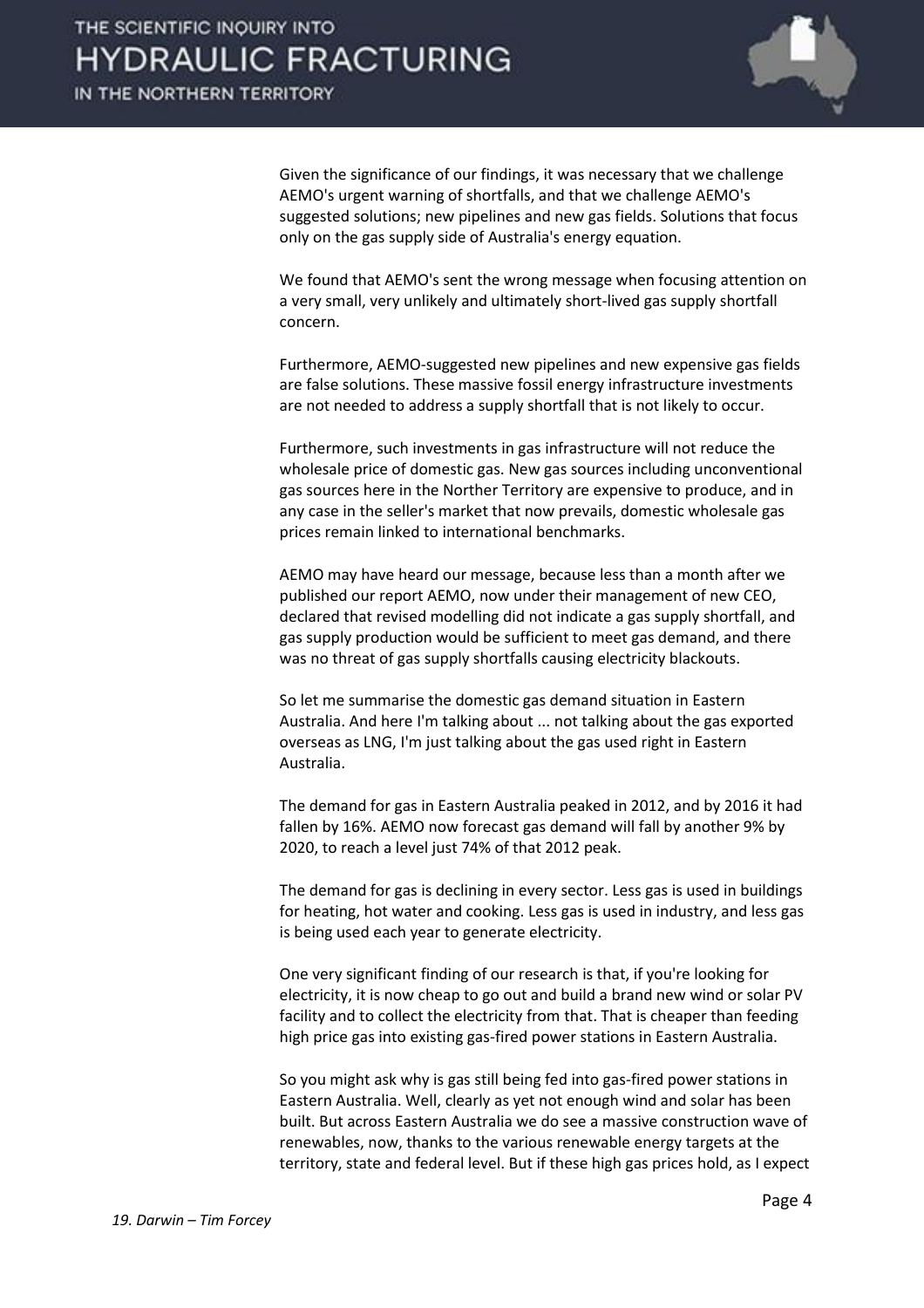

they will, we will continue to see beyond that more and more renewable energy development deployed until very little gas is burned to generate electricity.

So that is the national electricity market, what about on the home front? Where for example where I just came from in Melvin, many people who's used gas for decades to heat their water and living spaces and for cooking.

Well here's another remarkable finding from the University of Melbourne, we found that instead of using gas, it can be far cheaper for many Australians to heat their homes using their air conditioners. At home, where I live with my wife in Sandringham, Victoria, we now use our reverse cycle air conditioner to heat our house at a cost just 1/3 of what it use to cost us to heat with gas. 1/3.

Our study found that an average home in Melbourne could save over \$600 a year by heating with their air conditioners. We found that where Victorians collectively to heat with air conditioners that they already own but do not use in the winter time. Collectively these Victorians could save a quarter of a billion of dollars a year on their energy costs. This might be the biggest consumer win ever. But Australians remain unaware that reverse cycle air conditioners, which are more properly known as heat pumps in other parts of the world, can be cheap to operate. Because heat pumps harvest free renewable ambient heat from the air outside your home.

This slide shows that if you own this particular heat pump, when you buy one unit of electricity to drive the compressor, the fans and the electrical controls in the device, you get six units of heat coming out of it. Those five extra units of heat are drawn from the thin air outside your house by the magic of the refringent cycle contained within the heat pump. Now I've made dozens of public presentations on this concept so I know it can be hard for folks to get their head around the idea that you can get heat out of what is basically a refrigerator running in reverse but the idea is catching on.

Certainly, even in Melbourne there are many new homes being built that instead of having two separate heating and cooling systems, the gas heaters and then the evaporative cooling, the developers are finding it makes more sense to just install air conditioners. Since this is a scientific panel, this next diagram might provide a bit more technical insight to these comparative economics. This diagram shows that, over on the left side there, to produce 10 megajoules of useful heat for your home with a docked gas system you might have to buy 33 megajoules of gas and plus some electricity also to run the blower. Where as using the heat pump to produce the exact same amount of heat you may only need to buy two and a half megajoules of energy in the form of electricity. So two and a half megajoules versus thirtythree.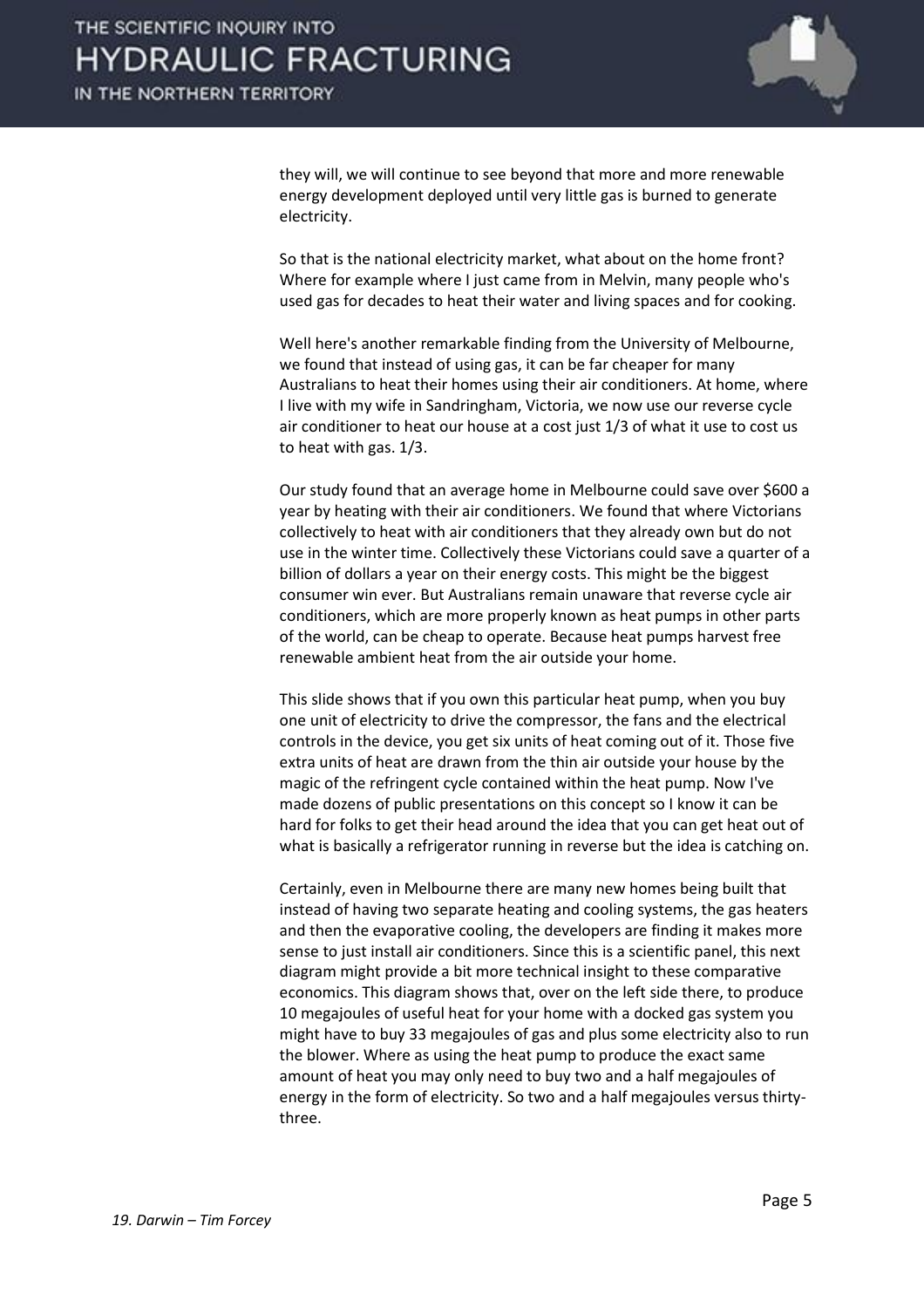

This is a factor of 13 times less energy you have to buy and since gas is not 1/13 a cost of electricity on a per mega joule basis, hopefully this drawing helps describe why in our home the heating bill is now 1/3 of what it use to be. And let's not forget that these days in many homes people are generating their own electricity with rooftop solar PV panels. And these people are asking, "What can I do with all this electricity?" I don't want to have to put it back onto the grid." So a heat pump is a perfect fit. You can generate your own electricity and heat your home. Not only by day, but even by night as home batteries such as Tesla power wall shown here, become more common place.

Heat pumps are also a good fit for heating water and over at the Mercure hotel by the airport, that's how the water was heated there in some of the units with a heat pump. This shows a heat pump and Australians, some circumstances if you install a hot water heat pump as we did at our home earlier this year. You can earn renewable energy certificates just the same as you would as if you were installing a set of rooftop solar panels. In the media we often hear about home owners thinking about leaving the electricity grid because people hate their electricity companies but what is actually happening as you could see at this Facebook group, "My efficient electric home," is that people are leaving the gas grid. Disconnecting from gas and having their gas metres taken away.

A study about the Alternative Technology Association found there is no longer any economic need for any new home or any new suburb anywhere in Australia to be connected to the gas grid. No economic need. Taking that advice it was reported that Riverview, a suburb starveling the ACT New South Wales border, that whole suburb will not be connected to the gas grid. The prevalence now of the efficient heat pumps mean that at homes across Australia, gas is being very uneconomically and very unproductively used. You could even say wasted. When this highly valued gas could be productively used elsewhere. Governments and other stake holders are interested in making gas more available say for industrial use. They could inform people of these home economics so that less gas is wasted in homes and other buildings.

At the University of Melbourne our research found that if less gas were wasted in Australian buildings, over time, enough gas could be freed up to nearly supply all of our future industrial demand for gas. Around the world in places like China, Europe, New York, Japan, governments are subsidising building managers and home owners to heat with heat pumps and move away from heating with gas, oil or coal. In Australia there are no such governments end up for space heating with heat pumps. And in fact, there have been rules in place to favour the use of gas over heat pumps. Perverse incentives.

Like homes, some industries can also economically switch away from gas to renewable alternatives. It was recently announced the vegetable grower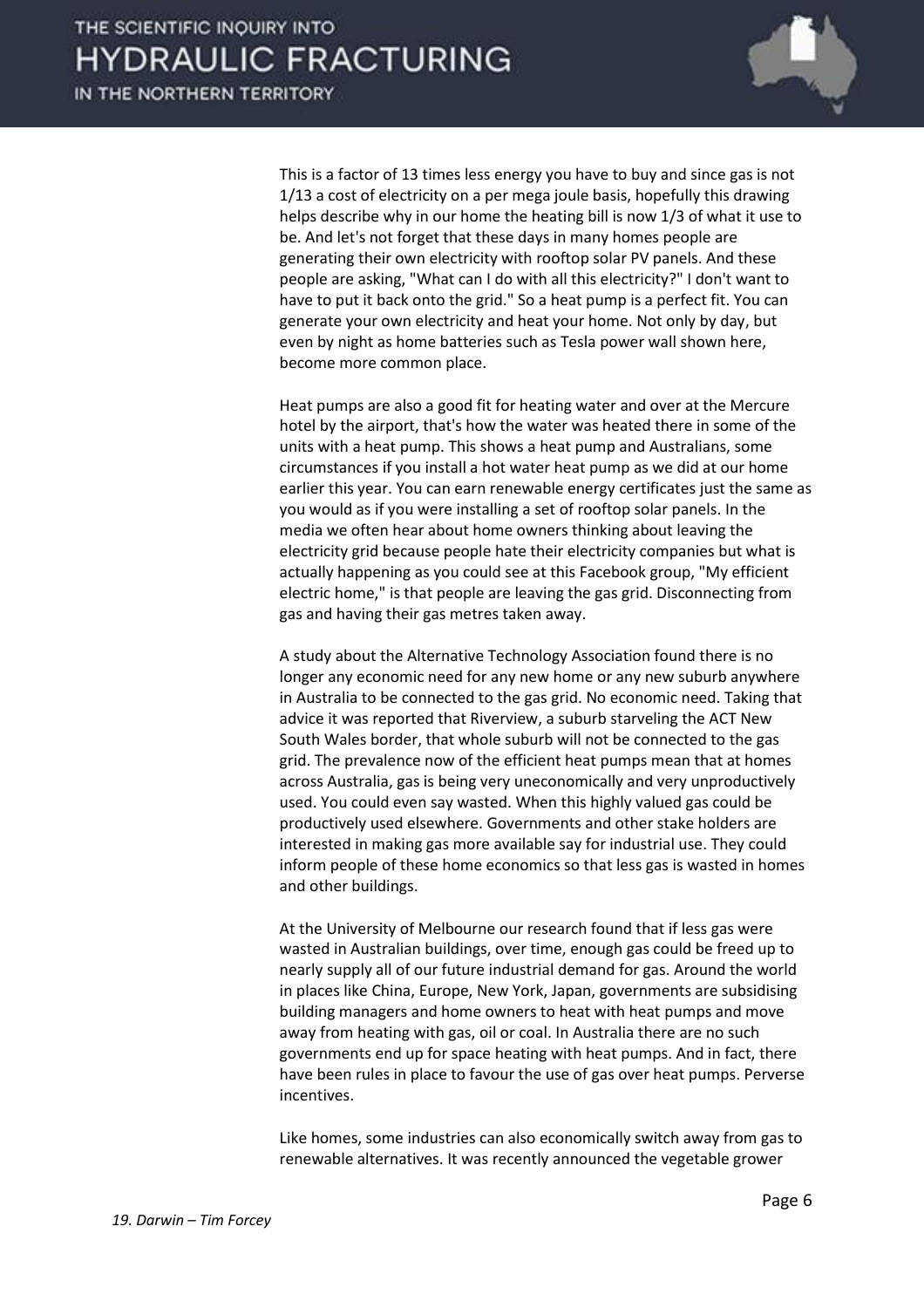

Nectar Farms was looking into energy options for it's new Glasshouse facilities in Victoria. Nectar Farms opted not only for wind and solar PV to meet their electricity needs but also industrial scale heat pumps to provide heat. A report by IT Power for the Australian renewable energy agency shown here describes how gas used in industry could be replaced by heat pumps and other sources of renewable energy.

Now I'd like to switch from talking about gas to man and talk about gas reserves in eastern Australia because another reason that a gas supply short falls unlikely is that there's plenty of gas in the ground across eastern Australia. It's not cheap to develop but there's plenty of it. This chart graphically compares the eastern Australian gas reserves and resources. First, on the left hand side it shows the volume of gas that will be produced in eastern Australia over the next 20 years for domestic and export LNG purposes. This is about 40,000 petajoules of gas, 20 years worth.

That's a lot of gas but beyond that first 40,000 petajoules, there's a large yellow block shown on this chart depicting a further 220,000 petajoules of reserves and resources that have been identified in east Australia and reported by the Australian Energy Market Operator. Five and a half times as much as it will be produced over the next 20 years. So all this gas could take us out to 130 years from now at currents rates of LNG gas export and domestic gas use. This is the gas identified just in eastern Australia, defined as Queensland, New South Wales, Victoria, Tasmania, south Australia. There's no northern territory gas included in this chart.

Now there are different ways to categorise gas reserves. Gas reserves can be classed into prude reserves probable reserves, continued resources, perspective resources. With each grade indicating greater uncertainty about the existence and producibility of the gas. With the next chart, I'll drop off a large chunk of gas. I'll drop off the most uncertain of these categories, the volume of gas class as perspective resources. This leaves me with this chart, which is a more detailed gas cost supply curve. This is dated from my email but as far as I know we are the first to plot it in this way so you may not have seen it before.

This chart quantifies and ranks on a production cost basis. All the reserves and contentious resources for all the eastern Australian gas fields. As you go across and you see the different thicknesses of the bars, that represents the different volumes of gas that's been identified for all those different resources. At the lower end of the cross scale on this chart for example, you can see best straight gas at a production cost of just \$2.70 per gigajoule but after that as we move across 20 years worth of gas, that 40,000 petajoules, we move up to gas that costs around \$5.40 per gigajoule to produce. And beyond that on this chart there's still another 35 years worth of gas with production cost rising up to \$9 per gigajoule.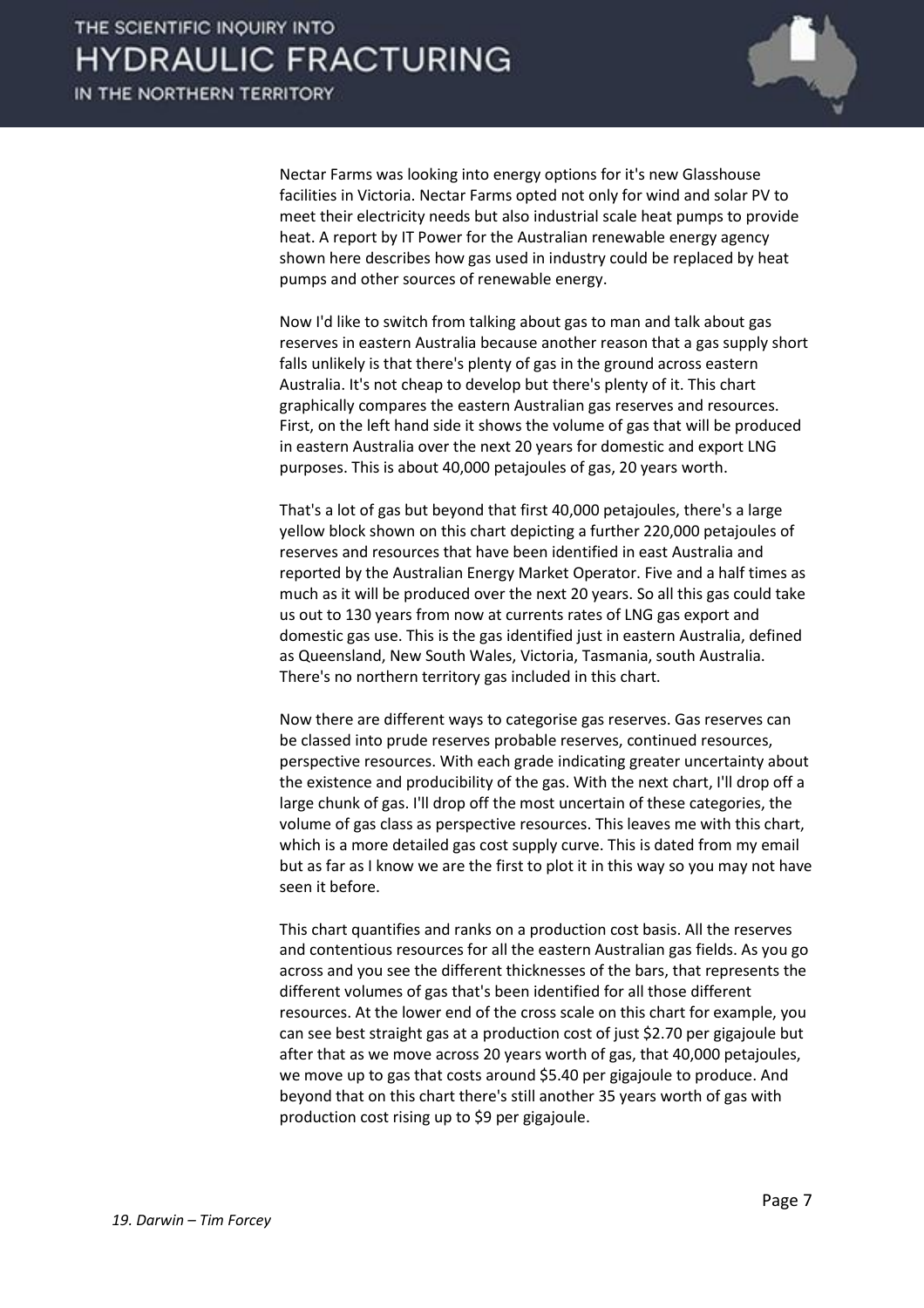

This chart shows eastern Australian gas only, no northern territory gas, however, AEMO and their consultants did peg northern territory gas at a production cost of around \$6.50 per gigajoule but if you wanted to send northern territory gas to the eastern Australian gas market, of course you would have to add on the cost of transportation by pipeline. This would increase the cost of northern territory gas delivered to the eastern Australian market by another few dollars per gigajoule.

The point of this chart is that eastern Australia already has stacks of gas. Far more than will be produced in the next 20 years or even the next 40 year. Yes, the production cost of some of that gas is said to be high in the same league as the production cost of northern territory gas but it does raise the question, with all this gas already identified in eastern Australia, how can anyone possibly be talking about a supply short fall? Where's all the gas hiding? A place to look on this chart is that the gas identified as being under the control of Shell Arrow. We know of the six energy export trains operating today at Gladstone, Queensland. Shell bought two of those when they bought the company QGC but we might forget that before this Shell Arrow had identified enough gas reserves, they had plans in place, they had regulatory approval to construct another four LNG trans in Gladston, to bring the total to ten. The shale air gas makes up a large part of this missing gas. We don't hear too much from shale air about this gas. Although back in March and April when the subject of gas supplies was a hot topic right up the prime minister, Shale did come out and announce they would make some relatively small additional volumes of coal seam gas available from the Tipton Dan Dean and Ruby fields. So why is Shell just sitting on this gas? Shell is a global player in the gas industry and they would have a view as to when and where they can and can't make money by developing more gas fields even for domestic or export markets. Shell are aware of the current softness in the global gas market, and are content for most of this gas to remain in the ground for now. Developing it would only compromise their positions elsewhere in the global LNG market. But this Shell controlled coalseam gas is a fairly obvious competitor, versus northern territory gas, should such a contest ever arise.

I've been going on for a while here about the eastern Australian gas and electricity markets. But one thing I noticed in this panel's intern report, is that the report seems to be silent on the topic of northern territory gas supplying the east coast market. I don't know why the intern report is silent. I don't think you should be silent on this topic because it sure is being talked about out there. For example, from the Australian financial review a few days ago, regarding Origin and Beetaloo Basin. I quote, "Origin energy could be sitting on a multi billion dollar gas resource in the northern territory several times the size of the northwest shelf, and with the potential to keep the energy short, eastern states markets well supplied for years." And just yesterday there was a headline in the Alice Springs News online saying " NT gas could bring down eastern Australian energy prices." So following what you've heard me say today and what you've heard others say, I think the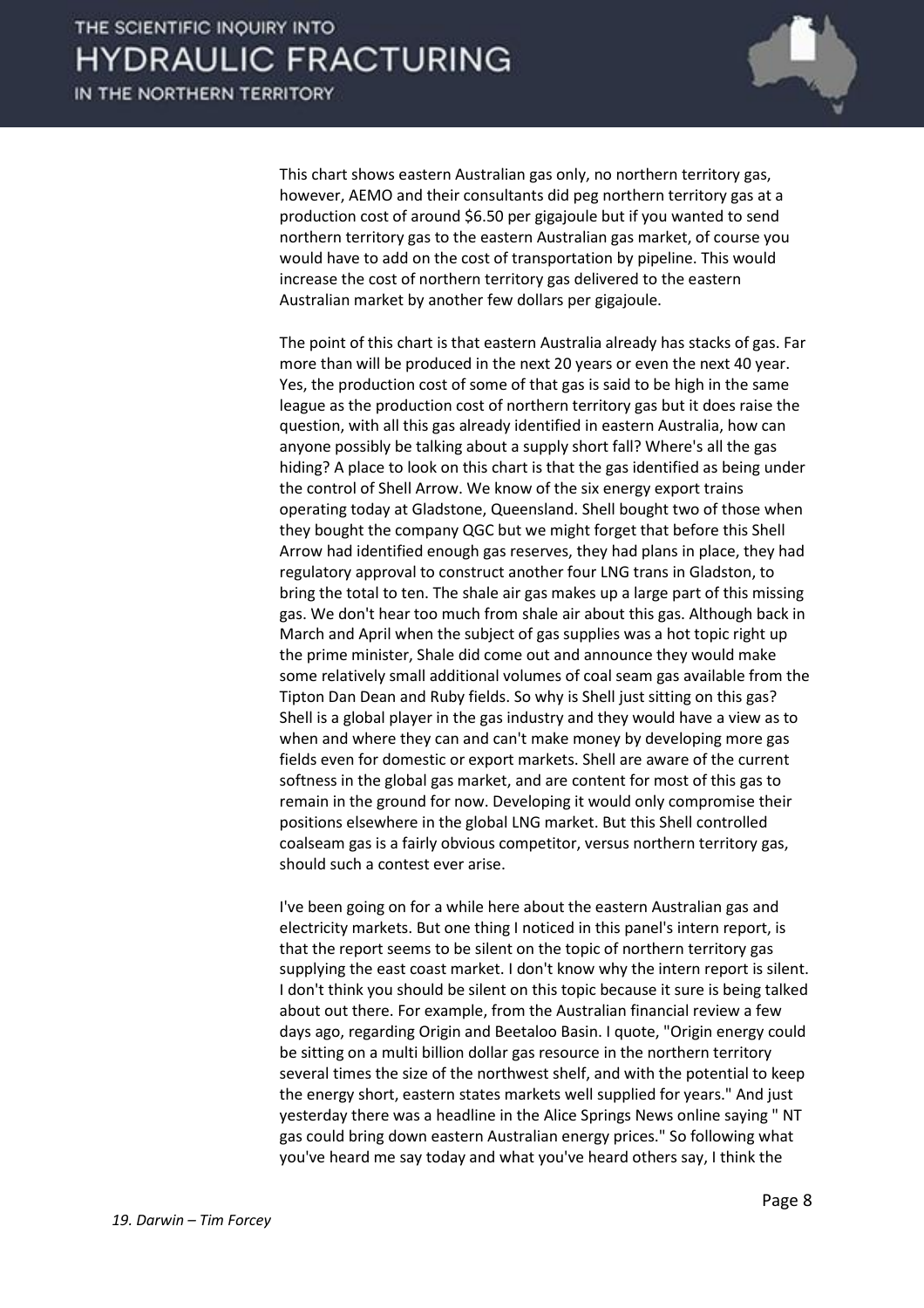

topic of NT gas supplying the eastern states should be discussed in your final report.

At the University of Melbourne we found there will not be gas short falls in eastern Australia. The Australia energy market operator, now under the management of a new CEO, has backed away from the earlier position. But nearly every day, I still see headlines about the looming east cost energy shortages. This story is just too good to kill. So I think the word shortage and short fall will continue to be popular in the media, despite our best efforts at shedding some light on the topic.

That concludes my prepared remarks about the eastern Australian gas and electricity markets, of course I'm happy to take questions on that later. But now I'll move on to my second University of Melbourne research topic for today, "Monitoring and Quantifying Methane Emissions from Oil and Gas production." As I mentioned at the start, back in October, we published this report entitled "A Review of Current and Future Methane Admissions from Australian Unconventional Oil and Gas Production." A few months ago I submitted this report to the inquiry and I can see in your intern report that some of the points we made have been taken on board, so I thank you for that. Although climate action in the United States has recently hit a rough spot, the importance of getting emissions of the powerful greenhouse gas Methane under control, was emphasised only just a year ago ... Around a year ago in March, 2016 by U.S. president, Obama and Canadian prime minister, Justin Trudeau. The year before that, the Obama administration had announced a new goal to cut Methane emissions from the oil and gas sector by 40 to 45 percent.

I won't go through all the findings of our University of Melbourne review because I think the panels have crossed those. But one key point is that here in Australia, Methane emissions from unconventional gas production are not being properly counted. An example is from the coal seam gas fields in Queensland. In their environmental affects statements, the proponents said the CSG LNG projects claim, "They would hardly emit any Methane at all." Perhaps as little as just 0.1 percent of production. However, there were never any regulations put in place to hold the CSG LNG industry to those claims as we shall see.

Briefly let me classify Methane emissions form oil and gas production into three types. First, there's the continuous emissions from gas industry infrastructure. Infrastructure such as well as pipelines and processing planes. Second, there are intermittent emissions from infrastructure. And lastly, there's the Methane that comes bubbling up out of the ground at some distance away from any infrastructure. So, I'll go through all three of these.

Continuous admissions from infrastructure occur where the infrastructure has been intentionally designed to vent Methane continuously. An example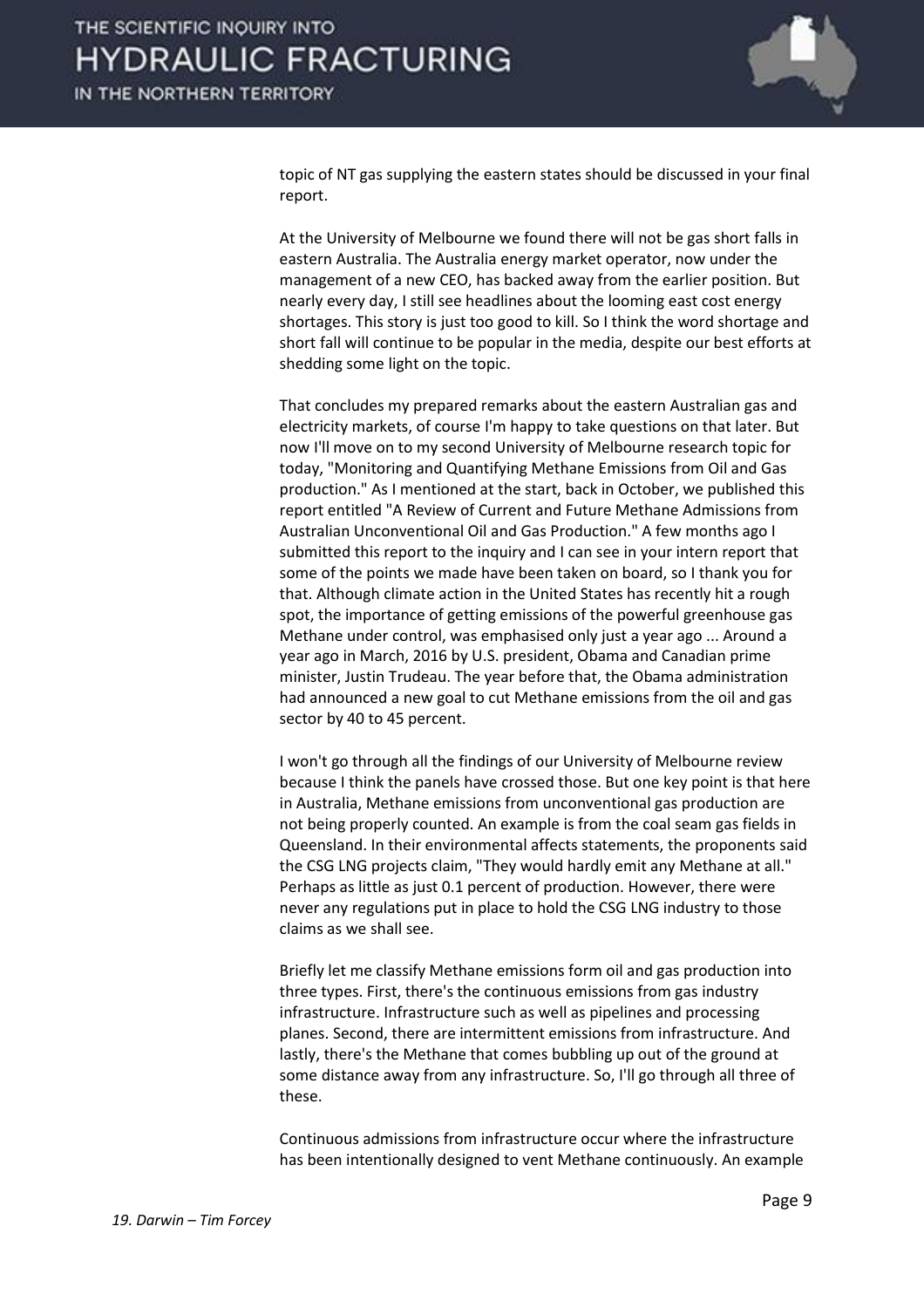

are vent lines on coal seam gas water pipelines in Queensland. In February, I hired from Singapore, a sophisticated infrared camera valued at around 137,000 dollars. And I travelled to the coal seam gas fields along with an ABC journalist to get some images of these continuous vents. Of course, the difficulty with Methane is it is a colourless and odourless chemical that is lighter than air. So, you can have volumes of Methane pouring from these vents and you would pass by and not even know. However, with this sophisticated, military grade camera, you can produce a visible image of this invisible gas. And so that's what you see on this slide. Over to the left is the visual image of event stacked. And over to the right is the infrared image with the Methane coming out of that vent.

In their environmental impact statements, the CSG producers committed to zero venting of Methane. But that is not what we see. There are thousands of these vents already in Queensland and there will be thousands more. The quantity of Methane emanating from these vents has never been declared by anybody. We do know that a basis for a fisher reporting of Methane emissions from the coal seam gas industry, is to use factors and assumptions from the U.S. conventional gas industry, which are known to be not relevant. These CSG water pipelines events, can I say, are quite unconventional. And so we conclude that these vent emissions, as one example, are not accounted for. But you could say, that's coal seam gas. Here in the northern territory we're talking about shale gas, so it'll be different. So perhaps the most important learning here is not so much about Methane, but rather more about what is said by project proponents in environmental impact statements and then what actually happens in the field. And the community trust that is built or lost when commitments made during the project approval phase, later are not fulfilled.

Another category of emissions are intermittent emissions from infrastructure. You can see it a little bit better on that one. Again we have a visual image, and then an infrared image showing the Methane release. Intermittent emissions from infrastructure. An example here would be where the gas company must for any number of reasons, operational or maintenance reasons, depressurize a pipeline. Since these emissions are intermittent, it can be challenging for a regulating agency to know that emissions of this invisible gas are occurring. Or to quantify how much gas was emitted. Locals in the Queensland CSG fields, farmers, they do report very loud, high pitch noises or roaring sounds coming from gas field infrastructure. Sometimes these noises occur at night. And let me remind that the CSG LNG proponents said there would zero venting of Methane.

The images you see here are from North Dakota, where the community has more ready access to these special infrared cameras. Here in Australia, you can imagine that if a farmer from Queensland rang me up about a screaming pipeline blow down event, it might take me a while to rustle up the camera from Singapore, get it clear of customs, and on a plane, by which time the event would be concluded. So this can make identification and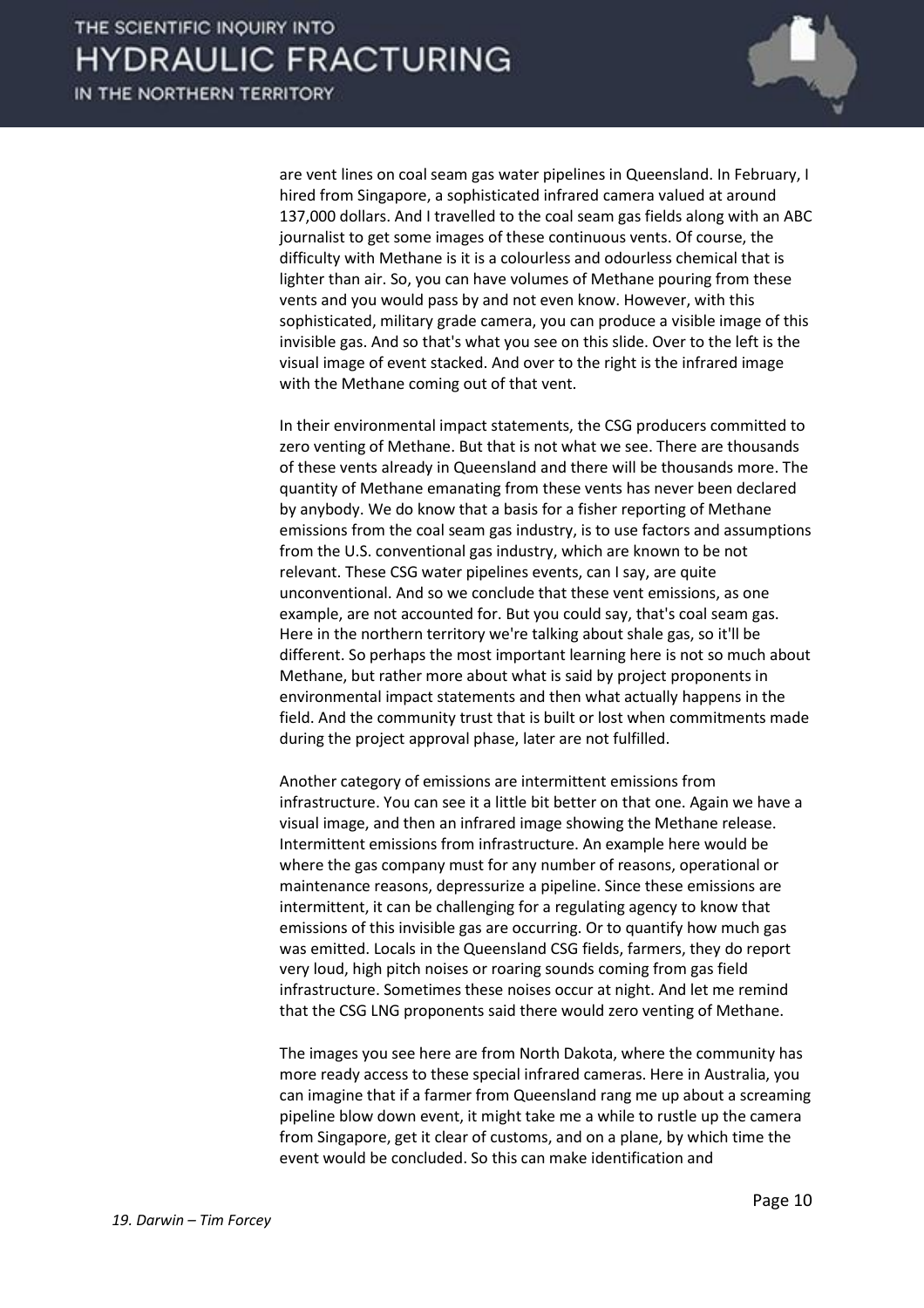

quantification of these intermittent releases challenging for any independent observer in Australia.

A third type of Methane emissions ... You see here is where the Methane starts to bubble up out of the ground kilometres away from any gas industry infrastructure. These can be referred to as migratory emissions because the Methane gas migrates from some disturbance underground until it finds its way to the surface and up into our atmosphere. Since Methane is a colourless and odourless chemical, a passerby is most likely to spot these emissions coming out of a body of water. Such as the Condamine River you see here. Methane coming up out of dry land, you would probably hardly ever notice. Recently, the CSIRO, working as part of the gas industry funded Jazeera lines, published a fact sheet that stated amongst most other things that quote, "CSG industry activity in production fields five to six kilometres away has reduced pressure in the coal seams, leading to possible up-dip flow of gas into the network of fractures and thereby into the Condamine River." In another report written by my co-author and ex Shell geologist, Dimitri Lafleur, he notes that the aquitards, the clay layers that might seal off gas flow in the region of the Condamine River are thin or absent. So clearly this region should have been a geological no-go zone for the CSG industry. But instead, you will find thousands of gas wells there today.

In the past in Australia and also overseas, there has been much focus on the Methane emissions associated with improperly installed or failed well bores. In the USA, this interest has been because of the potential impact on wells drilled by land holders for their drinking water becoming contaminated with methane, and these concerns also exist in Australia.

This focus on wells also in Queensland around the start of the enormous CSG industry that we now see. The first infrastructure out in the field was the wells. So the wells, and the well completions, and well petek equipment, that's had a fair bit of scrutiny, but when you look at the actual Australian government reported methane emissions inventory, as my co-author Hugh Saddler did, it seems as if emissions from wells and well petek equipment is all that is reported. What about all of the other infrastructure and potential emission points as illustrated by this diagram?

Pipelines, water gathering lines, compressor stations, processing plants, all of that are potential sources of methane emissions either continuously or intermittently. If this panel has been through our Melbourne Uni report on methane emissions, I won't go through it again, but I encourage equal focus be put on all the gas industry infrastructure, not just the wells, the well pads, because all of it can be a source of methane emissions. All of it can be a source of the so-called super-emitters, which I'll talk about next.

So I have described some of the challenges for anyone trying to get on top of and anyone trying to stay on top of methane emissions from unconventional and gas production. Our University of Melbourne report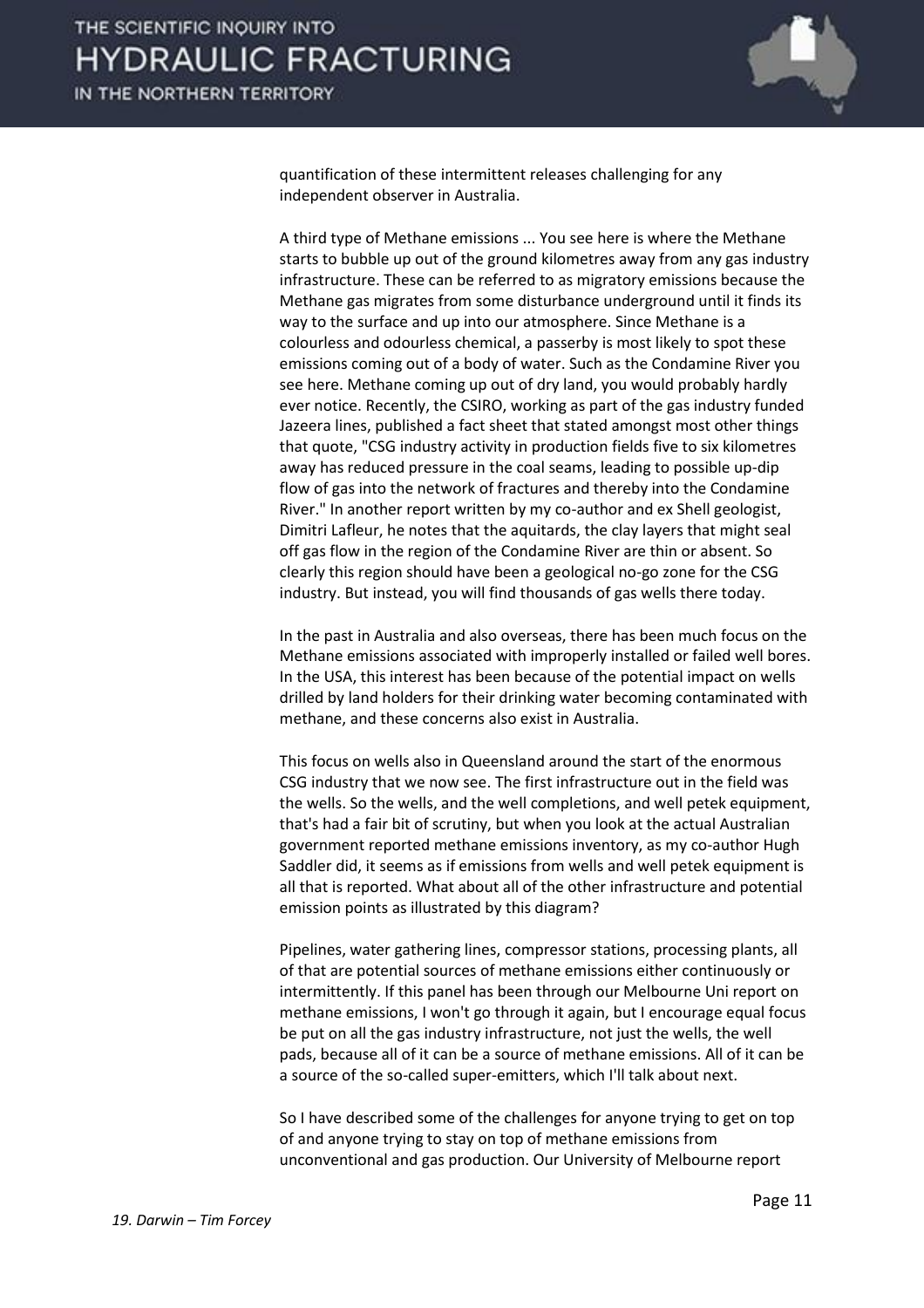

describes the various ways that researchers in North America are trying to develop methods. One you see in this slide, it illustrates how satellite data was used to identify a methane emission hot spot over the so-called four corners region of the United States. So basically, this methane hot spot could be seen from space. The four corners region of the United States is a location with coal mines, conventional oil and gas, shale oil and gas, and it is also the largest coal seam gas producing region in the world. A very interesting paper that was published after the cutoff date for our research, and so we didn't reference it in our paper, took a closer look at this four corners methane anomaly.

This paper, which I recommend to the panel, by Frankenburg et al, is entitled Airborne Methane Remote Measurements Reveal Heavy Tail Flux Distribution in the Four Corners Region. The researchers describe how they were able to instrument aircraft, fly over this region of interest, and with the sensing equipment on board, they were able not only to identify 250 individual methane plumes, but quite amazingly in my view, they were also able to quantify how much methane was being emitted in each of these locations. This was over an 80 by 40 kilometre area of land that they flew over and found the 250 individual methane plumes. Emissions that they were able to detect and quantify ranged from right down to just two kilogrammes per hour up to eight tonnes per hour. The researchers then went down onto the ground and they were able to confirm emission sources such as equipment at a well pad, a coal mine venting shaft, a well completion site, a gas processing plant, and so on through the list of 250.

One finding from this research, as was reflected in the title of the paper, is that the top down aerial surveys find a heavy tail distribution of emission sources. In other words, a small number of emission sources can emit a large amount of methane, and these have been dubbed the super-emitters. Some researchers have tried bottom up approaches where you try to measure how much methane is emitted from individual pipe fittings or gas fuelled instruments. This is useful date, but it is time consuming and a costly exercise, and the end result is that the auditor will never know if they have failed to detect large sources of emissions that might relate to just one particular, but rare, equipment failure such as a corroded pipeline, or one operational or maintenance activity that can cause a greater volume of methane to be emitted in a few hours that might emanate from some other pieces of infrastructure over its entire lifetime.

I know this panel's trying to work out what to report regarding methane emission measurement, regulations and monitoring, but I would expect future best practises will include some sort of routine and recurring airborne monitoring along the lines of what you see depicted here. Making the invisible visible is possible as methane detection and leak quantification technologies advance, but only if these technologies are actually brought to bear.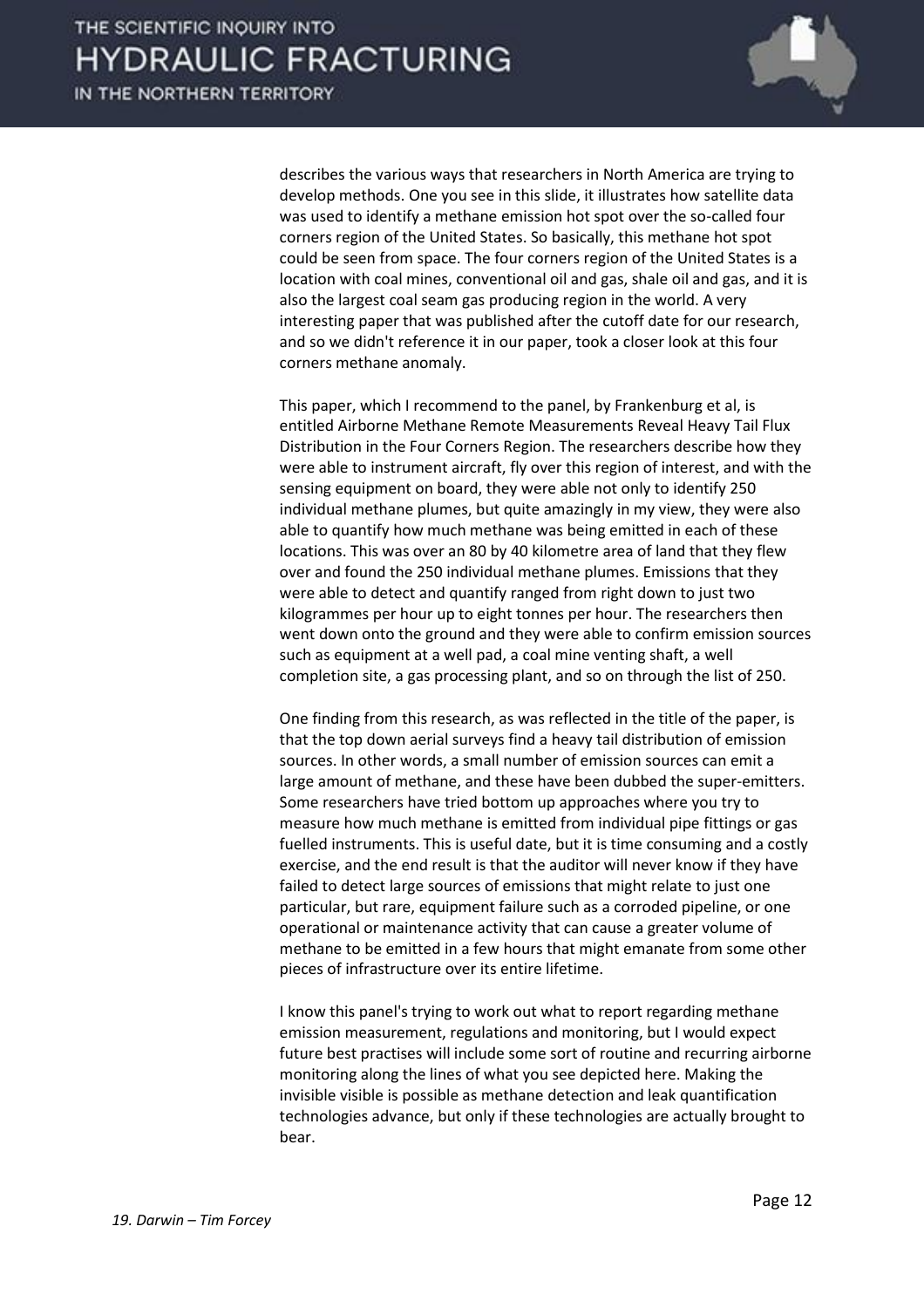IN THE NORTHERN TERRITORY



|                                | That's the end of my prepared remarks.                                                                                                                                                                                                                                                                                                                                                                                                                                                                                                                                                                                                                                                                                                                                                                                                                                                                                                                                                     |
|--------------------------------|--------------------------------------------------------------------------------------------------------------------------------------------------------------------------------------------------------------------------------------------------------------------------------------------------------------------------------------------------------------------------------------------------------------------------------------------------------------------------------------------------------------------------------------------------------------------------------------------------------------------------------------------------------------------------------------------------------------------------------------------------------------------------------------------------------------------------------------------------------------------------------------------------------------------------------------------------------------------------------------------|
| Hon. Justice<br>Rachel Pepper: | Thank you very much. Is it mister, doctor, professor Forcey?                                                                                                                                                                                                                                                                                                                                                                                                                                                                                                                                                                                                                                                                                                                                                                                                                                                                                                                               |
| Tim Forcey:                    | Mr. Forcey.                                                                                                                                                                                                                                                                                                                                                                                                                                                                                                                                                                                                                                                                                                                                                                                                                                                                                                                                                                                |
| Hon. Justice<br>Rachel Pepper: | Okay, thank you Mr. Forcey. Just a couple of comments.                                                                                                                                                                                                                                                                                                                                                                                                                                                                                                                                                                                                                                                                                                                                                                                                                                                                                                                                     |
| Tim Forcey:                    | I'm only a doctor on the radio when they ring up.                                                                                                                                                                                                                                                                                                                                                                                                                                                                                                                                                                                                                                                                                                                                                                                                                                                                                                                                          |
| Hon. Justice<br>Rachel Pepper: | In relation to why the interim report's silent on the northern territory<br>supplying the east coast gas market, strictly speaking, that's not within our<br>terms of reference. However, it is one of the matters that ACIL Allen will be<br>looking at as part of the consulting work that the panel has under-gauged<br>them to take so that is why it is not currently in the interim report. That's<br>apparent when you look at the scope of services for the economic impact<br>modelling on appendix nine, page 147 of the report. That was the first<br>comment. Second comment was I quite properly was corrected yesterday<br>for selectively quoting from the CSIRO fact sheet in relation to methane<br>seeps in the Condamine River and I think, with great respect, you have<br>perhaps done the same thing. Indeed, you've taken one aspect of one dot<br>point of the key points listed on the first page of that fact sheet and it does<br>bear reading in its entirety. |
| Tim Forcey:                    | Can I respond to those or?                                                                                                                                                                                                                                                                                                                                                                                                                                                                                                                                                                                                                                                                                                                                                                                                                                                                                                                                                                 |
| Hon. Justice<br>Rachel Pepper: | Yes, please. No, go ahead.                                                                                                                                                                                                                                                                                                                                                                                                                                                                                                                                                                                                                                                                                                                                                                                                                                                                                                                                                                 |
| Tim Forcey:                    | Yeah, on the first one on the east coast market, yeah sitting down in<br>Melbourne and having an eye on the energy situation down there we just<br>hear and hear and hear how this northern territory gas is going to make<br>everybody warmer in their houses and their bills will go down so, I think that<br>when you look at social licence or economic justification for activities, I don't<br>think you can be silent on it.                                                                                                                                                                                                                                                                                                                                                                                                                                                                                                                                                        |
| Hon. Justice<br>Rachel Pepper: | As I said, we are guided by our terms of reference.                                                                                                                                                                                                                                                                                                                                                                                                                                                                                                                                                                                                                                                                                                                                                                                                                                                                                                                                        |
| Tim Forcey:                    | And, yes, on the  certainly I chopped out a paragraph from the CSIRO fact<br>sheet and the key word there is possible, so they're saying that the-                                                                                                                                                                                                                                                                                                                                                                                                                                                                                                                                                                                                                                                                                                                                                                                                                                         |
| Hon. Justice<br>Rachel Pepper: | May is the word they've used.                                                                                                                                                                                                                                                                                                                                                                                                                                                                                                                                                                                                                                                                                                                                                                                                                                                                                                                                                              |
| Tim Forcey:                    | -and possible is in there as well.                                                                                                                                                                                                                                                                                                                                                                                                                                                                                                                                                                                                                                                                                                                                                                                                                                                                                                                                                         |
| Hon. Justice                   |                                                                                                                                                                                                                                                                                                                                                                                                                                                                                                                                                                                                                                                                                                                                                                                                                                                                                                                                                                                            |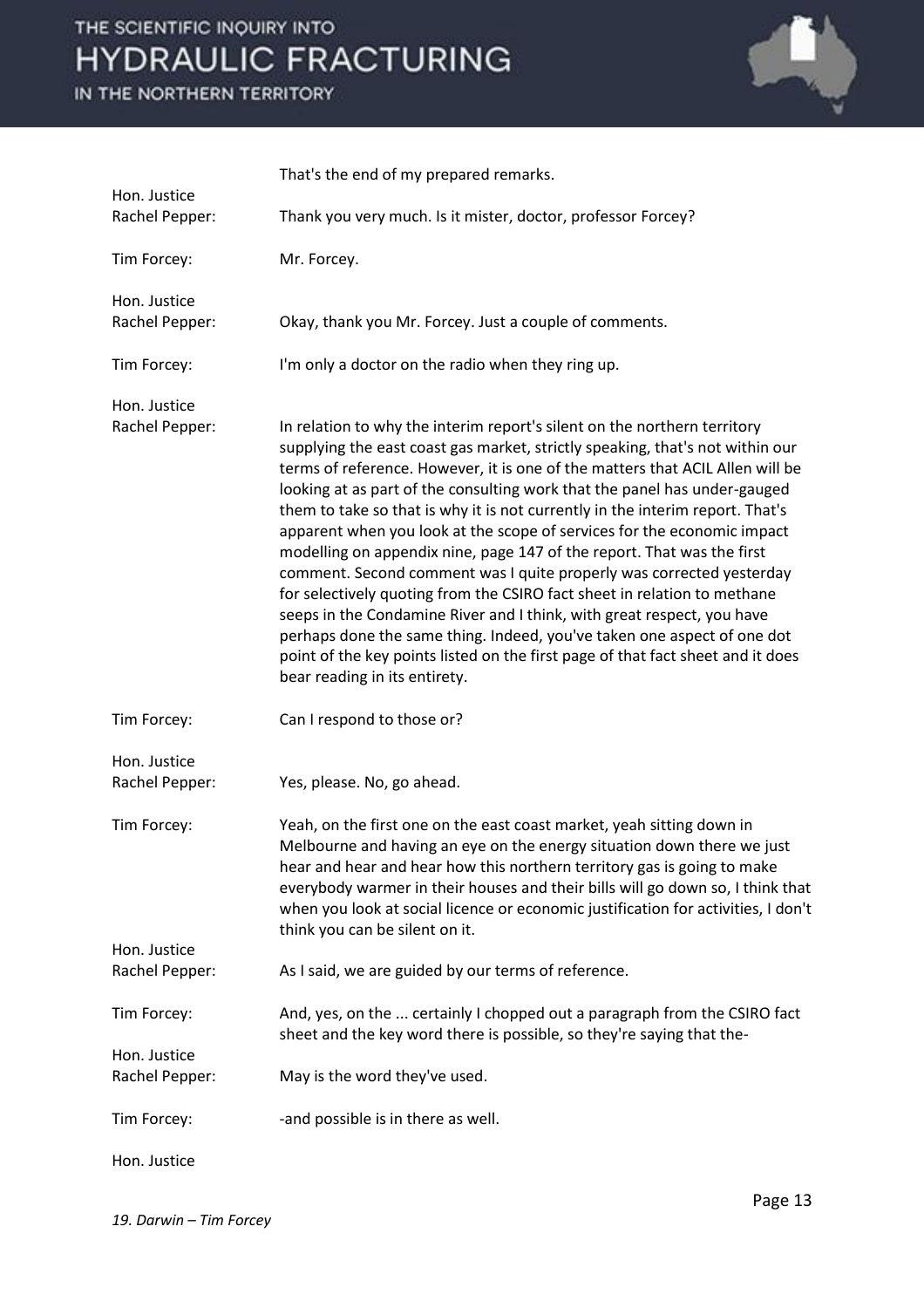IN THE NORTHERN TERRITORY



| Rachel Pepper: | "Variation of problem on the Condamine River may be caused by," they then     |
|----------------|-------------------------------------------------------------------------------|
|                | list three reasons. The last dot point says, CSIRO "Our research has found no |
|                | evidence that these seeps have any adverse environmental impact on the        |
|                | planet or animal life at the river and its surroundings. To date there is no  |
|                | public health or safety risk caused by the methane concentrations measured    |
|                | in the area of these or any other seeps in the Surat basin that CSIRO has     |
|                | measured." Thank you.                                                         |

Yes, Dr. Beck?

- Dr Vaughan Beck AM: Thank you very much for your detailed presentation here today, most of which I have great sympathy and would agree with. I'd just like to make some observations. Firstly, just so I clarify, on the first slide you noted that you were an energy advisor, I'm just wondering are you here representing the MEI or Melbourne Energy Institute, or are you in your own capacity as an individual?
- Tim Forcey: It's just in my own capacity because the University of Melbourne, you know, it was casual research so there'd be funding or an interest in some activity I could help out with so I would get involved with that and at the moment I'm not currently on a contract with Melbourne Uni. Don't know what might happen tomorrow but yeah, I am under instruction to not claim that I'm representing the University but they are happy for me to talk about papers that my name is on, otherwise how would I get that information out there?
- Dr Vaughan Beck AM: I appreciate that clarification, thank you. Also, just for your information too, the section in the interim report on greenhouse gases was prepared by panel members, myself, and we also engaged Professor Sandra Kentish from the University of Melbourne and a former director of ... associate director I think she was, of the Melbourne Energy Institute. So there's that, just as the background. If I go in reverse order and talk firstly about methane emissions and then perhaps come back and talk a little bit some questions in relation to the gas markets. In the interim report, firstly I think you noted that there are many intermittent sources as well as more regular sources in the report, we have a report on our life cycle greenhouse gases so it does include both intermittent and regular sources. So it takes a life cycle and includes all of those particular sources. It also takes into account you mentioned the four corners regions, that particular emissions is also referenced in the report as well too, as well as referencing the MEI report that you mentioned.

So the report does cover those sources that you identified and some of the issues and the other one that's particularly important is that you mentioned intermittent sources and the super emitters and that's also covered off in the report because we referenced the report by Littlefield 2017 from the National Energy Technology Laboratory in the United States where they have actually characterised unassigned emissions, which they characterise as, in part, super emitters but a whole range of other potential sources. So those particular references used and it quotes emissions from gas fields in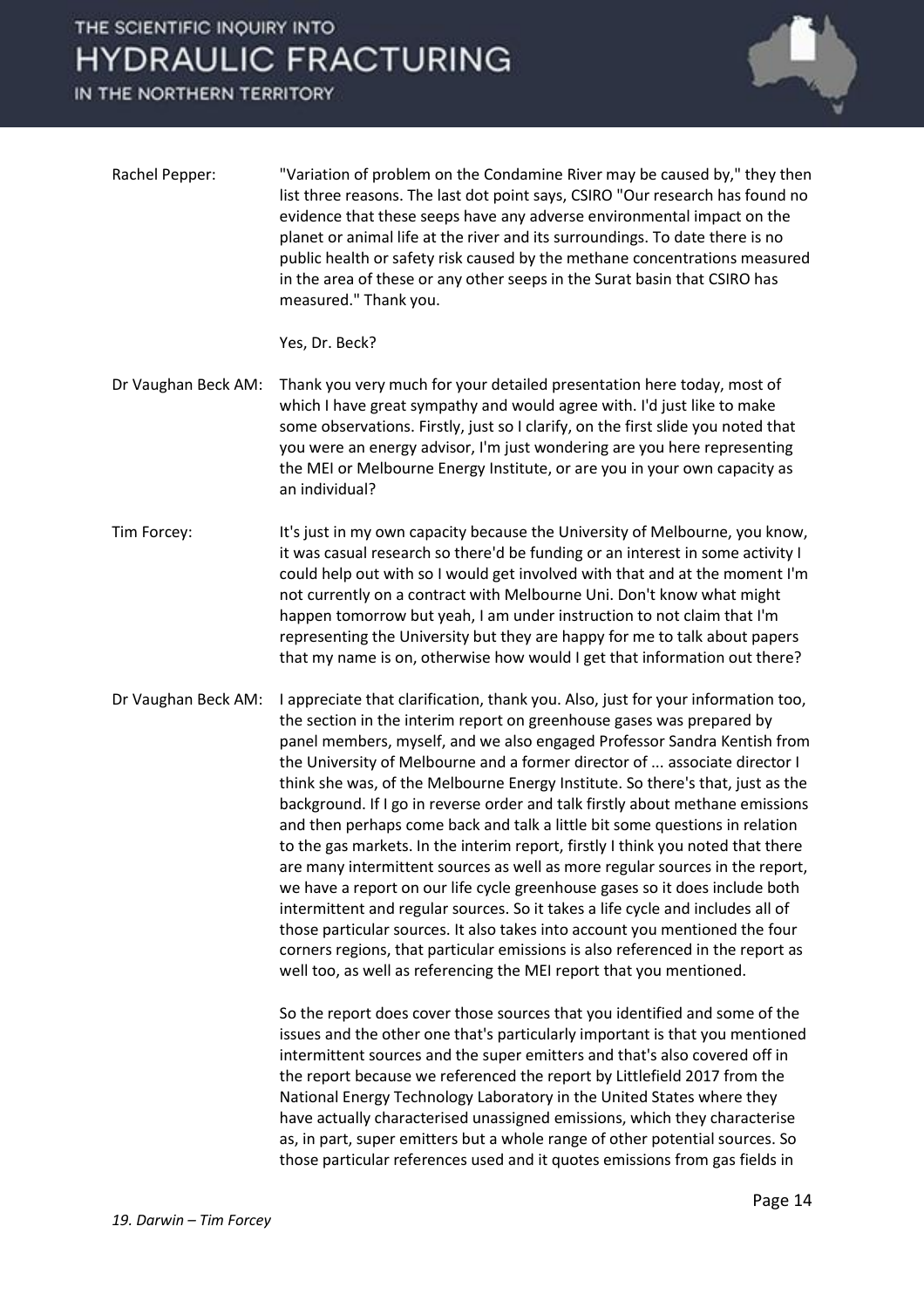IN THE NORTHERN TERRITORY



|                                | the United States to be 1.7% of methane emissions and about 0.3% of that is<br>associated with unassigned emissions.                                                                                                                                                                                                                                                                                                                                                                                                       |
|--------------------------------|----------------------------------------------------------------------------------------------------------------------------------------------------------------------------------------------------------------------------------------------------------------------------------------------------------------------------------------------------------------------------------------------------------------------------------------------------------------------------------------------------------------------------|
|                                | So just to relate some of your commentary back to the interim report -                                                                                                                                                                                                                                                                                                                                                                                                                                                     |
| Tim Forcey:                    | Can I respond to that or?                                                                                                                                                                                                                                                                                                                                                                                                                                                                                                  |
| Dr Vaughan Beck AM:            | Pardon?                                                                                                                                                                                                                                                                                                                                                                                                                                                                                                                    |
| Hon. Justice<br>Rachel Pepper: | Yes please, please comment, yes.                                                                                                                                                                                                                                                                                                                                                                                                                                                                                           |
| Tim Forcey:                    | One of the reasons for highlighting the intermittent and the continuous<br>forms of the emissions is to, I'm thinking about the regulatory challenge that<br>lies ahead for regulating methane emissions and also, I guess these sorts of<br>things are being wrestled in North America where they do have some<br>regulations in place.                                                                                                                                                                                   |
| Dr Vaughan Beck AM:            | Yes.                                                                                                                                                                                                                                                                                                                                                                                                                                                                                                                       |
| Tim Forcey:                    | So it's just to make sure that whatever regulations are there in the future<br>that they're, where there's two different types of emissions that there will<br>be some that you're looking for that could be going continuously and others<br>that may be more intermittent. So how do you capture both of those?                                                                                                                                                                                                          |
|                                | I noticed in the report you mentioned some work from the US in 2012<br>where they specifically talked about methane emissions you could have<br>from completions, compressors and pneumatic controller storage tanks. So<br>it's great that the US are getting across those four things but there is lots of<br>different ways that methane can be emitted from oil and gas infrastructure.<br>Those vents you saw on the water lines, did anybody else out of the coal and<br>gas industry even know what they are about? |
|                                | So to have, so that the challenge in the future will be for regulations that will<br>cover everything regardless of whatever technology or new technologies<br>that the oil and gas industry will come up with.                                                                                                                                                                                                                                                                                                            |
|                                | If you go down the prescriptive route and just look at completions,<br>compressors, pneumatic, whatever, you'll probably miss something else that<br>gets developed in terms of technology, so that was my reason for just<br>emphasising those types of emissions.                                                                                                                                                                                                                                                        |
|                                | And then, in terms of emissions calculations and you mentioned Sandra<br>Kentish who I know, table 9.1, I'd like to request, is it possible to get more<br>information about those numbers there? The basis for them? I've had a look<br>at table 9.1 and some of the other figures and assumptions in the text<br>around there, but I'm not able to reproduce those figures so I'm just<br>wondering if, at some point in the future, if I could have access to some of                                                   |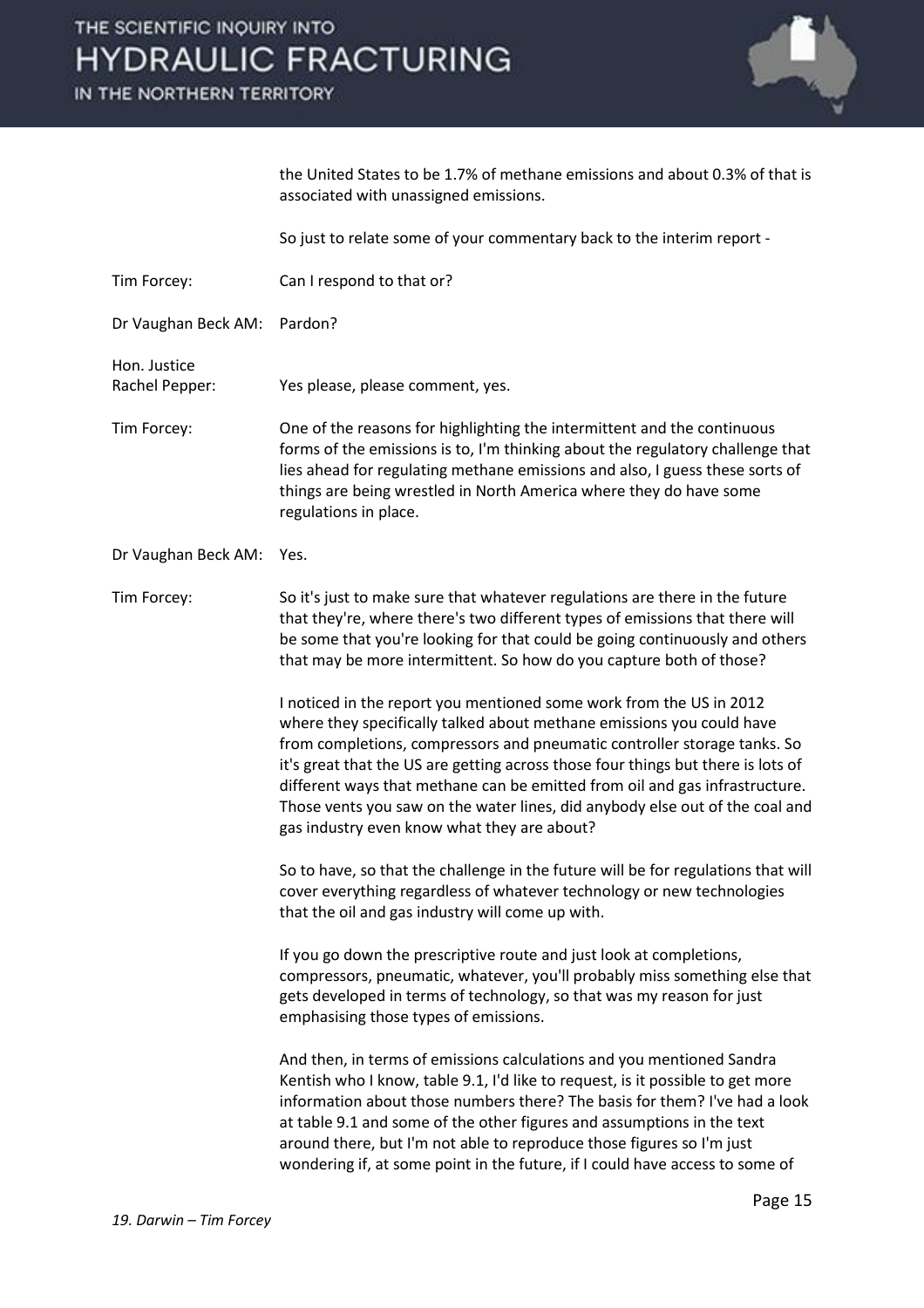IN THE NORTHERN TERRITORY



the underlying calculations there so I can try and check those or peer review them or reverse engineer them or whatever, I'm unable to do so.

- Dr Vaughan Beck AM: Yeah, we're happy to do that. The basis of the calculations are detailed there so if you're having some issues, I'll only be too pleased to take you through them.
- Tim Forcey: Yeah that would be good because there will be other assumptions what heating value did you use there or what composition did you use there or perhaps some of the figures, the calculational inputs were taken from some reference from somewhere so it would be useful to have that reference because that reference probably does go into more detail, so, yeah that would be great to be able to get that information.
- Hon. Justice Rachel Pepper: I think they were derived from an article by Stone amongst others in 2016 and that's referenced in that footnote, 265 and it's also included I think in appendix, I'm not sure if it's appendix one, no it's not. So you'll find the reference to that article in the back of our report.
- Tim Forcey: Yeah, I've been through that and I'm unable to get close to the numbers in that table, so -
- Rachel Pepper: We'll take that on board, thank you.
- Tim Forcey: I would appreciate that. The calculations you can do on methane emissions that might potentially come from this activity in the Northern Territory, of course it's very easy to come up with some very big numbers because the gas reserve is potentially so large so what assumptions you make about how much of that gas is produced and then what your emissions rates are and then looking at the global warming potential of methane over a 20 year basis, you can come up with some very large numbers such as are in that table, but it's possible to come up with numbers that are even a lot larger where just the production from the Beetaloo Basin could be an extremely large fraction of Australia's total green house gas emissions.
	- And also, you could make comparisons between what might happen with the Beetaloo Basin and Northern Territory Gas versus the Adani Carmichael Coal Mine, which has a lot of public interest at the moment. People talk about the green house gas emissions when all that coal gets mined and burned. You could come up with much larger figures for the Northern Territory from these gas resources, so, that's something I would like to make sure that I understand the basis you've got there.
- Dr Vaughan Beck AM: Also, just to clarify, in terms of regulations, there is a reference in the interim report to the use of the New Source Performance standards in the United States as an example of potential, best practise and where now, they have a request out for a response in terms of use of both base line

Hon. Justice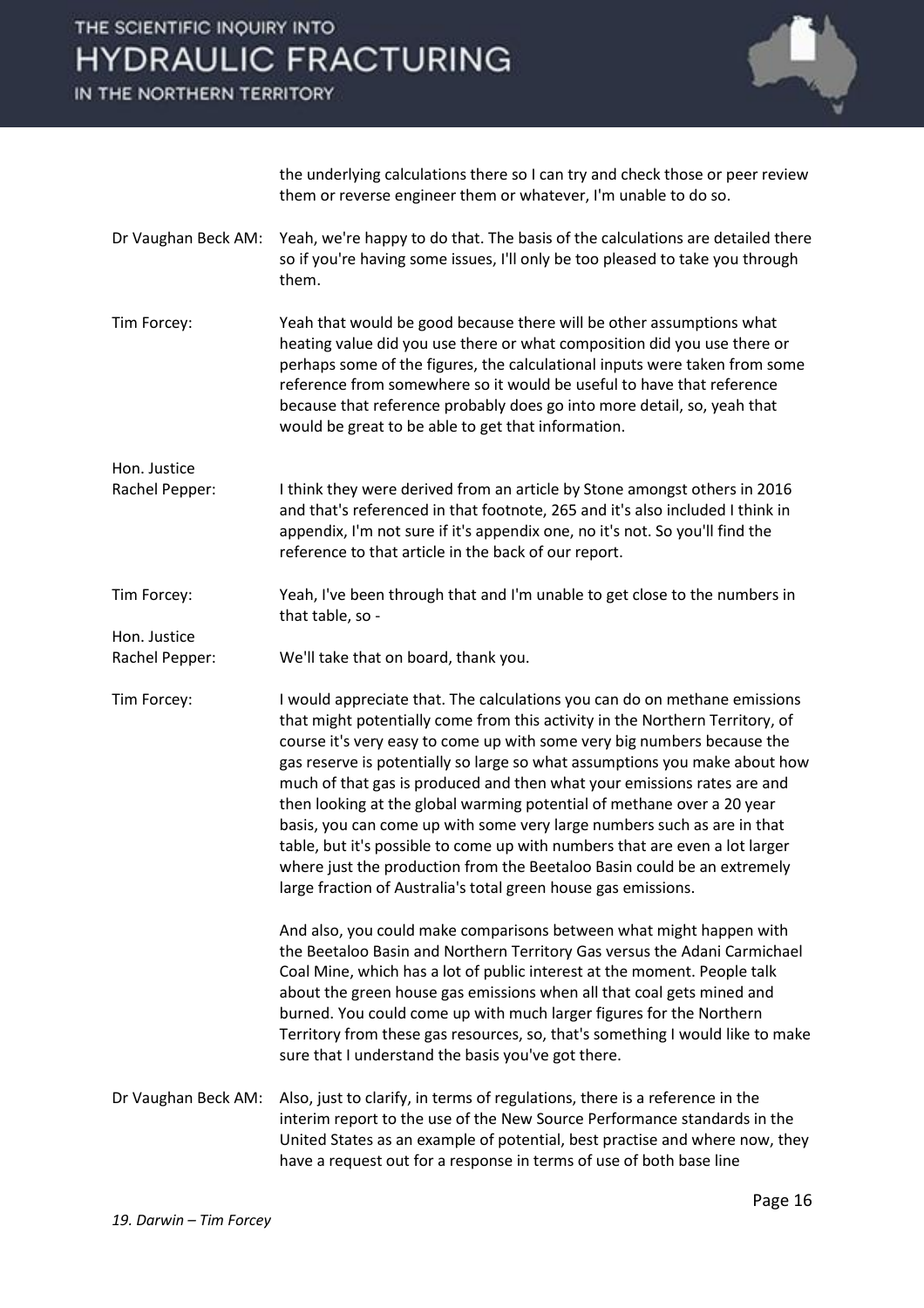

monitoring, which is noted in the report and also ongoing field monitoring to monitor actual performance, so that covers off some points that you were perhaps making in terms of best practise.

If I could now just turn attention back to the issue of the supply of gas and the price of gas. One issue just to clarify because I think it was one on the use of the gas supply cost curve, which you put up and I have seen that diagram before. I think that it references the AEMO report for the Gas Supply and an Opportunities Report 2017 if I recall and in that report, so that particular chart which you put up, referenced data and you compiled data from the AEMO.

Tim Forcey: Yeah, that's where the data comes from, sure.

Dr Vaughan Beck AM: Now, in the AEMO report of 2017, there is also a figure, which shows gas supply out to about 2034, 2040 and it's where, over that time period in that report, they predict an aggregate shortfall of I think 150 peta joules in the first segment of that time frame from about 2019 to about 2024. But that chart shows declining supply from various fields and out into the future there is other declines from other fields so it's an interesting point that I would like to raise with you that, on one hand you are extracting data from the AEMO report, it's giving that cost curve, which leads you to say there is plentiful supplies potentially, depending upon the cost. Yet, the original AEMO report, shows declining outcomes from various fields and does plot those potential shortfalls. And I appreciate what you said about the new incoming director of AEMO, she just arrived after the publication of that particular AEMO report. But, there is an interesting dichotomy there. So would you care to comment?

Tim Forcey: Yes I'm not sure that there is a dichotomy. One thing I should point out is that in June, AEMO published another document, which basically supersedes the gas statement that you're talking about, they call it the ESO, the Energy Supply Outlook I think it is, so that's in June, so I would recommend that to the panel to have a look at that. And that's where they basically retracted some of the positions from earlier.

> What we said in our report, is that one of the dramas or problems or things that could be improved, is the basis on which AEMO does it's modelling, and I used to work there, I used to be the gas principal and for a long time, gas was not of a huge interest in AEMO, electricity was the thing, everybody was interested in electricity, gas not so much because gas was cheap and there was plenty of it and nobody was complaining so it kind of was on the back burner. Yes, AEMO had some statutory obligations to produce things like the gas statement on an annual basis. And so as good engineers do, you try to come up with some sort of a model to feed into this thing and come up with some statements you can make. Which, historically, were pretty bland because, you know, nobody saw any dramas. But the basis for the modelling that AEMO does, they go out to the gas industry and they ask the gas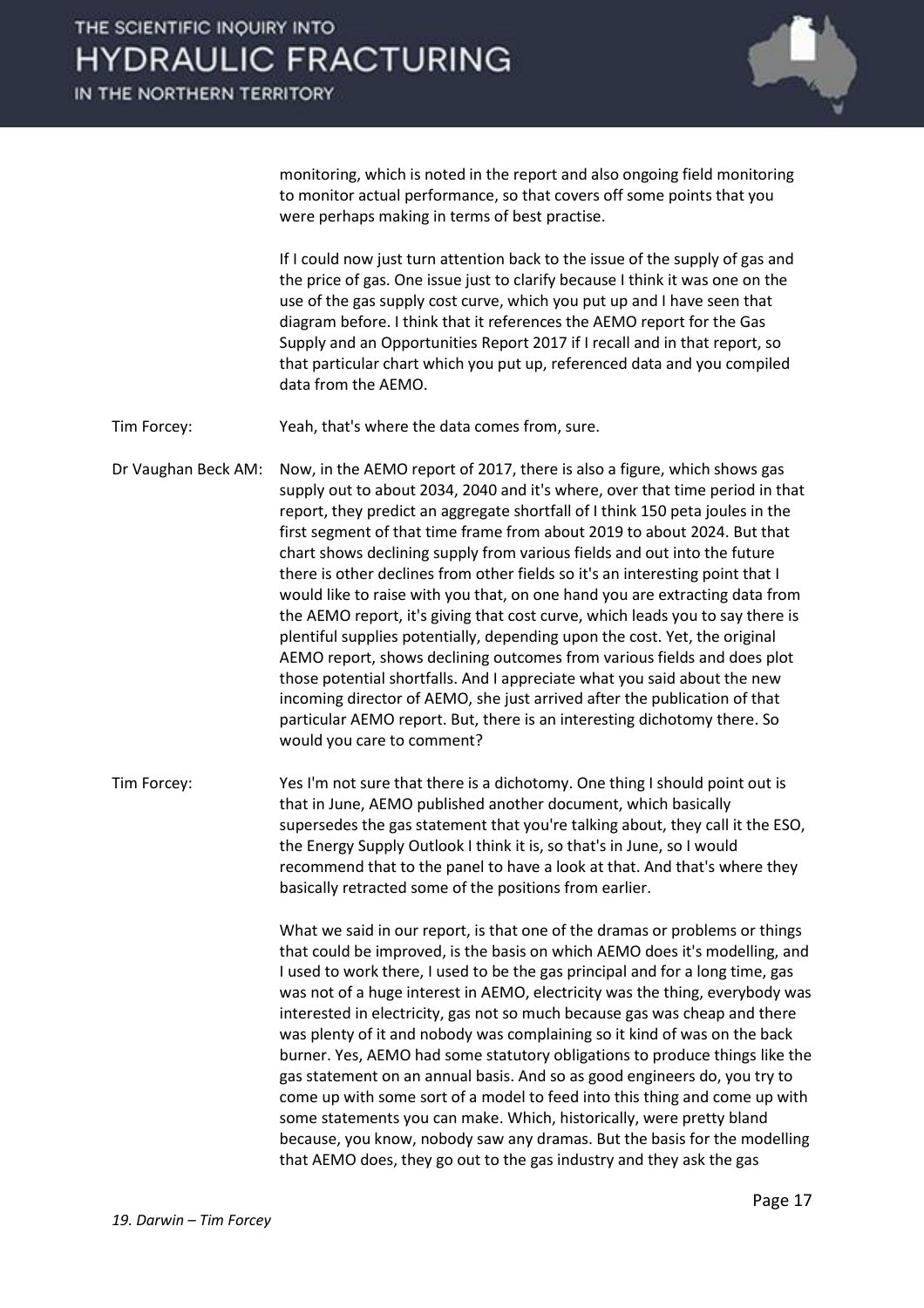

industry, "Can you please provide this information, that information." So that would be were the gas, to a certain extent, that's where some of the gas reserves information comes from. They also go to consultants, like Core Energy, who will either be paying attention to what the gas companies are saying publicly or there may be other ways to come up with some figures. And so that's the basis of the reserves' information.

Yeah, one of the problems is we don't have any better. Like the Victorian Government, for example, doesn't really know how much gas is in the Bass Strait. I think you've got a important resource for the whole state, for the whole country, and you don't really know. I used to work with BHP. In the old days, BHP used to publish reserve information. But there becomes a point when companies get so big that any one little asset is no longer what they call, "Material to their overall position globally," and so they're no longer under any requirements to report information to, like The Securities and Exchange Commission in the United States, or whatever. So that information's not available.

Now I suppose that it's within the power of governments to try to find out more information about how, for example, how much gas is in the Bass Strait. So there is a lot of uncertainty around gas reserves. We quoted some folks in our paper, some industry analysts, who were saying that, "If you want better transparency on this sort of reserve information, you'll get it from Thailand, you'll get it from Malaysia, you'll get it from other countries. Whereas Australia, not so much." And again, part of the reason, you know, I'm not saying that anybody's evil here or anything. It's just part of the reason nobody cared in the past. But now I think there's real strong reason to care.

And there are powers that could be brought to bear, to get better information, so that AEMO can go do a proper job. Not only on reserves. Our reserves is one point, but then another one is the production rates. So again they'll go out to companies and say, "What do you think that gas plan will be producing ten years from now?" A number comes back. They stick that into their models, push a button, you get an answer. And then you might get a headline after that. But really I think there needs to be more scrutiny, better information coming into AEMO, better capability within AEMO to actually be able to process that, and then carefully to consider the messages you're going to put out to the public.

Dr Vaughan Beck AM: I would agree. And also, just note that it's also an issue of price as well, too. In terms of the potential availability. If I could just make one further point-

| Hon. Justice<br>Rachel Pepper: | And final.                                                                                                                                                                  |
|--------------------------------|-----------------------------------------------------------------------------------------------------------------------------------------------------------------------------|
|                                | Dr Vaughan Beck AM: Yeah. In the dynamics between the gas and electricity market you've alluded<br>to and that you've outlined some potential other sources where you might |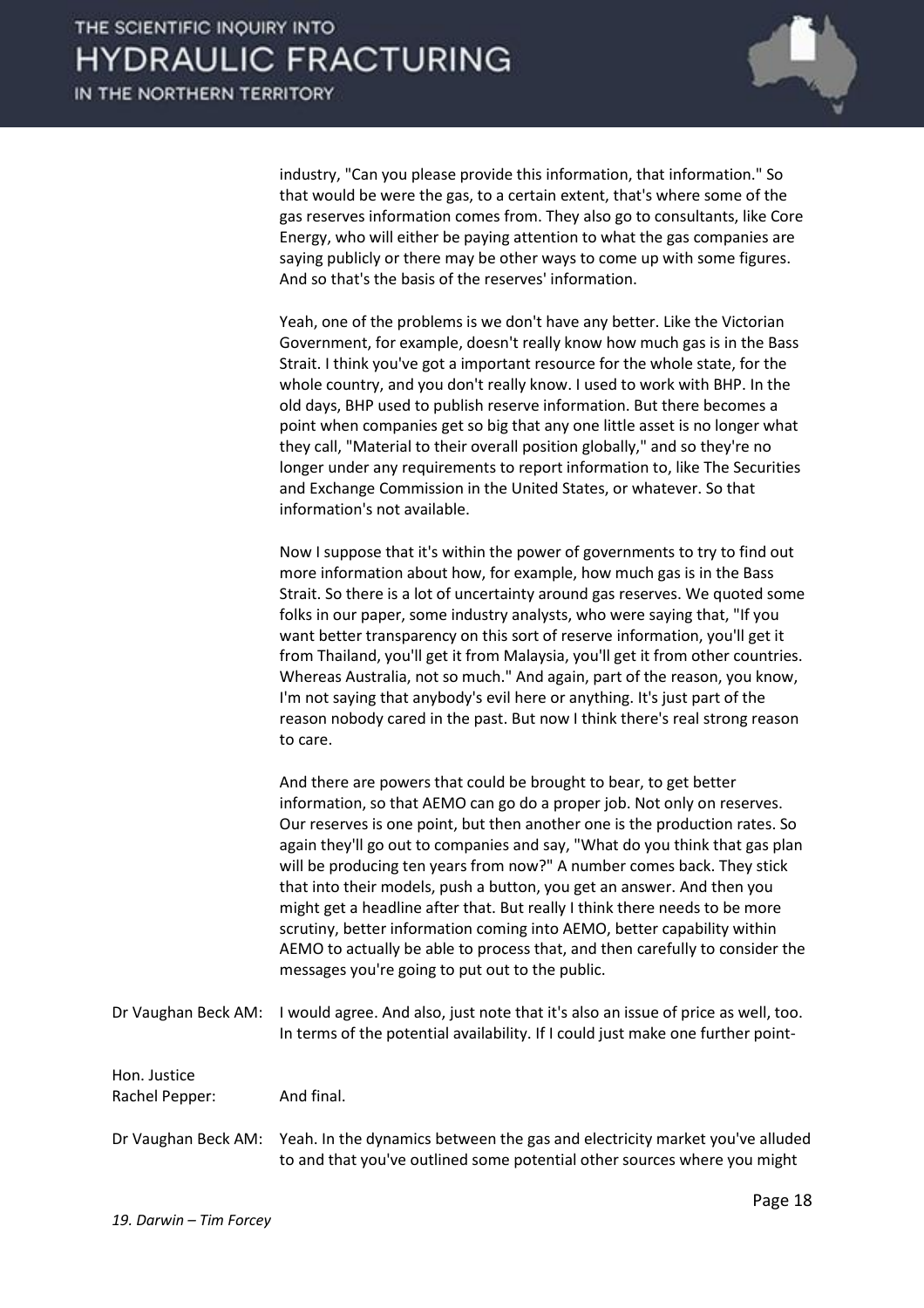|                                | be able to use electricity. But just in terms of the current situation, the<br>Finkel Report does look at the dynamics between gas generation and for<br>electricity and other forms of electricity, including renewables and coal. And<br>over the period from now out to 2034, the supply of gas into the electricity<br>market is projected to fall from about 6% down to about 3%. So there is a<br>projected fall and that is looking at the dynamics between the various forms<br>of energy. So gas is still seen to have a role in the marketplace for electricity<br>generation. And a changing role, because its then seen in the report to be<br>providing more of a peaking role rather than necessarily a base load. So its<br>role is changing, it's diminishing, but there's still a significant role for<br>potentially gas in the marketplace. Not assuming any market disruptions<br>which can occur from new technologies.                                                                                                                                                                                                                                                                                                                                                                                                                                                                                                |
|--------------------------------|---------------------------------------------------------------------------------------------------------------------------------------------------------------------------------------------------------------------------------------------------------------------------------------------------------------------------------------------------------------------------------------------------------------------------------------------------------------------------------------------------------------------------------------------------------------------------------------------------------------------------------------------------------------------------------------------------------------------------------------------------------------------------------------------------------------------------------------------------------------------------------------------------------------------------------------------------------------------------------------------------------------------------------------------------------------------------------------------------------------------------------------------------------------------------------------------------------------------------------------------------------------------------------------------------------------------------------------------------------------------------------------------------------------------------------------------|
| Tim Forcey:                    | Right. And so that's the last point. The disruptions possibly already<br>happened. So my co-author, Dylan McConnell, is more the expert on this,<br>but he's used the latest cost information with respect to renewables and<br>energy storage for that matter. And so what were saying in our paper is we<br>don't () We see the decline and the use of gas for electricity to fall even<br>harder and faster than what is in the Finkel Report, because our report is<br>based on more recent cost information.                                                                                                                                                                                                                                                                                                                                                                                                                                                                                                                                                                                                                                                                                                                                                                                                                                                                                                                           |
|                                | If you're gonna use a lot of gas for electricity generation, that's gonna be<br>more in your combined cycle or base load plants, and when they would run<br>a large period of the time where their electricity on the market is expensive<br>or cheap. We definitely see that falling away, because gas is just too<br>expensive now to just keep burning in a power station. Well you know,<br>when electricity prices go up and down you would not use it. So the volume<br>of gas that's used for electricity generation, because it will come out of<br>those areas first, gets really small. And now you are just down to peaking<br>loads and in that situation, at the gas prices we have, you're even competing<br>with diesel. So why bother to have a gas contract? And I think that's what<br>their doing in South Australia. The equipment that's to be supplied by GE is<br>initially a diesel generator. It can be converted to gas. Maybe it never will. It<br>comes down to how often you think you're gonna use it. How much diesel<br>you're gonna burn. And you might just say, "The heck with it. I won't bother<br>with a gas contract. I'll just use diesel from time to time." Until you get to<br>the point where the batteries become cheaper and cheaper and even the<br>pumped hydro energy storage that's being talked about. And so the role for<br>gas and the electricity generation pretty much disappears. |
| Dr Vaughan Beck AM:            | Yeah, well as-                                                                                                                                                                                                                                                                                                                                                                                                                                                                                                                                                                                                                                                                                                                                                                                                                                                                                                                                                                                                                                                                                                                                                                                                                                                                                                                                                                                                                              |
| Hon. Justice<br>Rachel Pepper: | Thank you.                                                                                                                                                                                                                                                                                                                                                                                                                                                                                                                                                                                                                                                                                                                                                                                                                                                                                                                                                                                                                                                                                                                                                                                                                                                                                                                                                                                                                                  |
| Dr Vaughan Beck AM:            | As a difference of opinion-                                                                                                                                                                                                                                                                                                                                                                                                                                                                                                                                                                                                                                                                                                                                                                                                                                                                                                                                                                                                                                                                                                                                                                                                                                                                                                                                                                                                                 |